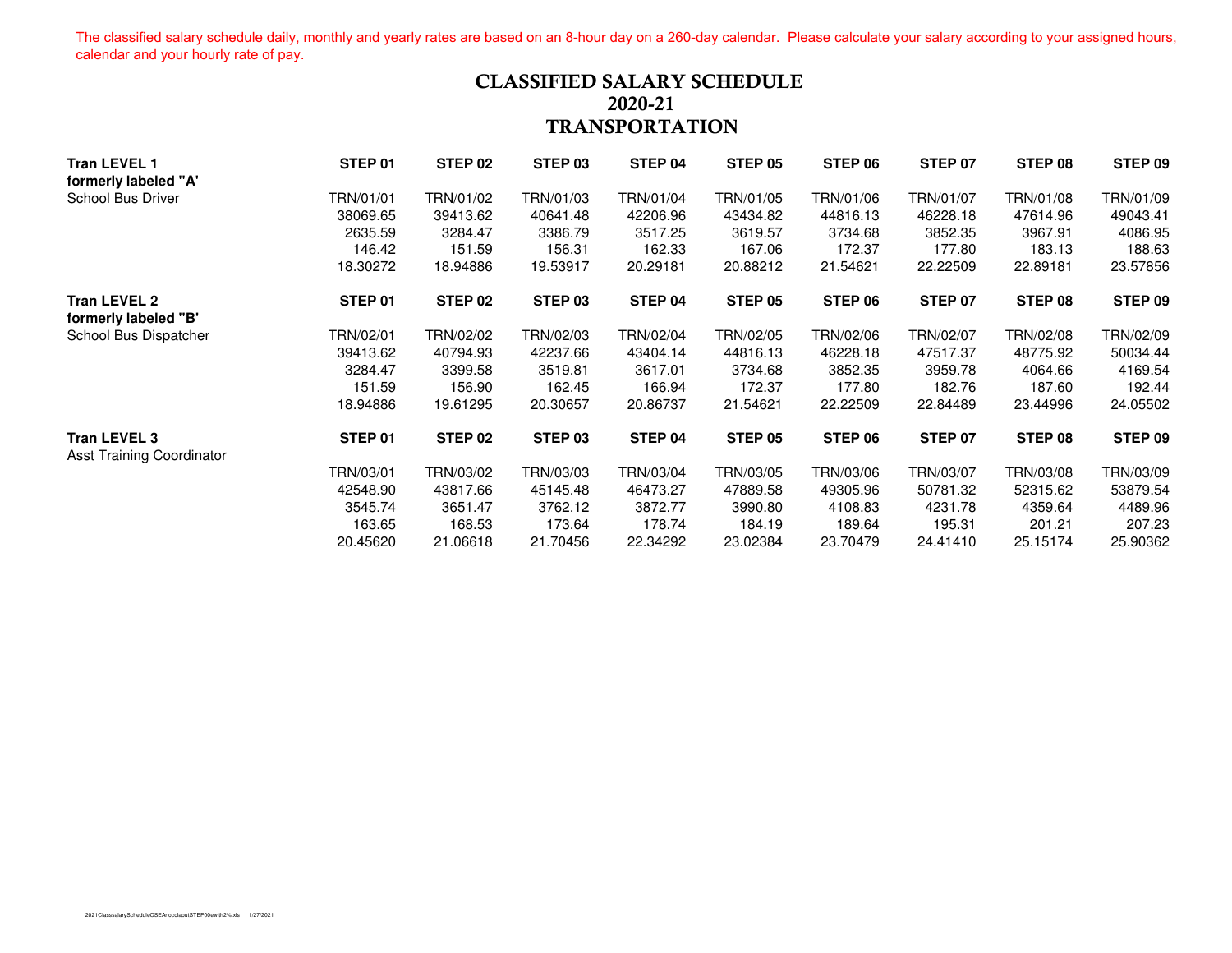## **CLASSIFIED SALARY SCHEDULE 2020-21CUSTODIAL**

| <b>CUST LEVEL 1</b><br>formerly labeled "AA" | STEP 01    | STEP 02    | STEP <sub>03</sub> | STEP 04           | <b>STEP 05</b> | STEP 06    | <b>STEP 07</b> | STEP 08    | STEP 09    |
|----------------------------------------------|------------|------------|--------------------|-------------------|----------------|------------|----------------|------------|------------|
|                                              | CUST/01/01 | CUST/01/02 | CUST/01/03         | CUST/01/04        | CUST/01/05     | CUST/01/06 | CUST/01/07     | CUST/01/08 | CUST/01/09 |
|                                              | 24925.17   | 25631.20   | 26490.62           | 27288.74          | 28025.44       | 28792.83   | 29560.19       | 30419.69   | 31217.82   |
|                                              | 2077.10    | 2135.93    | 2207.55            | 2274.06           | 2335.45        | 2399.40    | 2463.35        | 2534.97    | 2601.48    |
|                                              | 95.87      | 98.58      | 101.89             | 104.96            | 107.79         | 110.74     | 113.69         | 117.00     | 120.07     |
|                                              | 11.98326   | 12.32269   | 12.73587           | 13.11959          | 13.47377       | 13.84271   | 14.21163       | 14.62485   | 15.00857   |
| <b>CUST LEVEL 2</b><br>formerly labeled "A"  | STEP 01    | STEP 02    | STEP 03            | STEP 04           | STEP 05        | STEP 06    | STEP 07        | STEP 08    | STEP 09    |
| <b>Building Monitor</b>                      | CUST/02/01 | CUST/02/02 | CUST/02/03         | <b>CUST/02/04</b> | CUST/02/05     | CUST/02/06 | CUST/02/07     | CUST/02/08 | CUST/02/09 |
|                                              | 28792.83   | 29590.89   | 30358.36           | 31524.79          | 32691.25       | 33857.70   | 35024.09       | 36159.83   | 37356.98   |
|                                              | 2399.40    | 2465.91    | 2529.86            | 2627.07           | 2724.27        | 2821.48    | 2918.67        | 3013.32    | 3113.08    |
|                                              | 110.74     | 113.81     | 116.76             | 121.25            | 125.74         | 130.22     | 134.71         | 139.08     | 143.68     |
|                                              | 13.84271   | 14.22639   | 14.59536           | 15.15615          | 15.71695       | 16.27774   | 16.83851       | 17.38453   | 17.96009   |
| <b>CUST LEVEL 3</b><br>formerly labeled "B"  | STEP 01    | STEP 02    | STEP 03            | STEP 04           | <b>STEP 05</b> | STEP 06    | <b>STEP 07</b> | STEP 08    | STEP 09    |
|                                              | CUST/03/01 | CUST/03/02 | CUST/03/03         | CUST/03/04        | CUST/03/05     | CUST/03/06 | CUST/03/07     | CUST/03/08 | CUST/03/09 |
|                                              | 30726.64   | 31893.10   | 33090.21           | 34318.07          | 35484.59       | 36620.32   | 37786.76       | 38953.19   | 40119.65   |
|                                              | 2560.55    | 2657.76    | 2757.52            | 2859.84           | 2957.05        | 3051.69    | 3148.90        | 3246.10    | 3343.30    |
|                                              | 118.18     | 122.67     | 127.27             | 131.99            | 136.48         | 140.85     | 145.33         | 149.82     | 154.31     |
|                                              | 14.77243   | 15.33322   | 15.90876           | 16.49907          | 17.05990       | 17.60592   | 18.16671       | 18.72750   | 19.28829   |
| <b>CUST LEVEL 4</b><br>formerly labeled "C"  | STEP 01    | STEP 02    | STEP 03            | STEP 04           | STEP 05        | STEP 06    | STEP 07        | STEP 08    | STEP 09    |
| Custodian I                                  | CUST/04/01 | CUST/04/02 | CUST/04/03         | CUST/04/04        | CUST/04/05     | CUST/04/06 | CUST/04/07     | CUST/04/08 | CUST/04/09 |
|                                              | 33458.61   | 34625.08   | 35791.52           | 36957.93          | 38093.71       | 39260.14   | 40457.26       | 41654.43   | 42851.61   |
|                                              | 2788.22    | 2885.42    | 2982.63            | 3079.83           | 3174.48        | 3271.68    | 3371.44        | 3471.20    | 3570.97    |
|                                              | 128.69     | 133.17     | 137.66             | 142.15            | 146.51         | 151.00     | 155.60         | 160.21     | 164.81     |
|                                              | 16.08587   | 16.64668   | 17.20746           | 17.76824          | 18.31428       | 18.87507   | 19.45060       | 20.02617   | 20.60174   |
| <b>CUST LEVEL 5</b><br>formerly labeled "D"  | STEP 01    | STEP 02    | STEP 03            | STEP 04           | <b>STEP 05</b> | STEP 06    | STEP 07        | STEP 08    | STEP 09    |
| Custodian II                                 | CUST/05/01 | CUST/05/02 | CUST/05/03         | CUST/05/04        | CUST/05/05     | CUST/05/06 | CUST/05/07     | CUST/05/08 | CUST/05/09 |
|                                              | 36159.83   | 37356.98   | 38584.86           | 39689.92          | 40856.35       | 42022.79   | 42974.34       | 44693.33   | 46350.93   |
|                                              | 3013.32    | 3113.08    | 3215.41            | 3307.49           | 3404.70        | 3501.90    | 3581.20        | 3724.44    | 3862.58    |
|                                              | 139.08     | 143.68     | 148.40             | 152.65            | 157.14         | 161.63     | 165.29         | 171.90     | 178.27     |
|                                              | 17.38453   | 17.96009   | 18.55041           | 19.08169          | 19.64248       | 20.20326   | 20.66074       | 21.48718   | 22.28410   |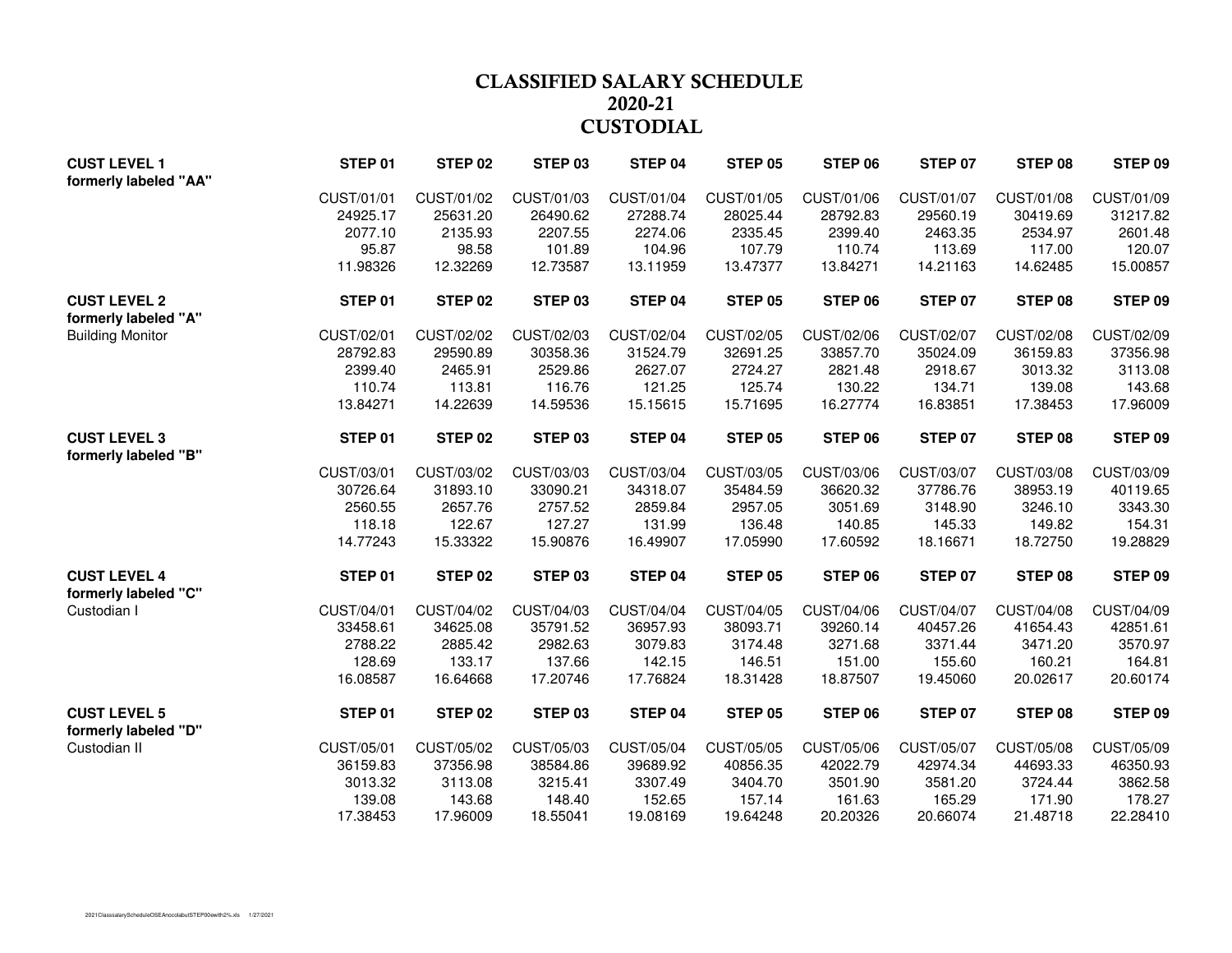| <b>CUST LEVEL 6</b><br>formerly labeled "E"  | STEP 01    | STEP 02        | STEP 03    | STEP 04    | <b>STEP 05</b> | STEP 06    | <b>STEP 07</b> | STEP 08           | STEP 09    |
|----------------------------------------------|------------|----------------|------------|------------|----------------|------------|----------------|-------------------|------------|
|                                              | CUST/06/01 | CUST/06/02     | CUST/06/03 | CUST/06/04 | CUST/06/05     | CUST/06/06 | CUST/06/07     | CUST/06/08        | CUST/06/09 |
|                                              | 39260.14   | 40457.26       | 41654.43   | 42851.61   | 44355.70       | 45890.55   | 47578.79       | 49082.88          | 50648.38   |
|                                              | 3271.68    | 3371.44        | 3471.20    | 3570.97    | 3696.31        | 3824.21    | 3964.90        | 4090.24           | 4220.70    |
|                                              | 151.00     | 155.60         | 160.21     | 164.81     | 170.60         | 176.50     | 183.00         | 188.78            | 194.80     |
|                                              | 18.87507   | 19.45060       | 20.02617   | 20.60174   | 21.32485       | 22.06276   | 22.87442       | 23.59754          | 24.35018   |
| <b>CUST LEVEL 7</b><br>formerly labeled "F"  | STEP 01    | STEP 02        | STEP 03    | STEP 04    | STEP 05        | STEP 06    | STEP 07        | STEP 08           | STEP 09    |
| Maintenance Custodian III                    | CUST/07/01 | CUST/07/02     | CUST/07/03 | CUST/07/04 | CUST/07/05     | CUST/07/06 | CUST/07/07     | CUST/07/08        | CUST/07/09 |
| Landscape Specialist                         | 41654.43   | 42851.61       | 44355.70   | 45890.55   | 47578.79       | 49082.88   | 50648.38       | 52183.15          | 53779.34   |
|                                              | 3471.20    | 3570.97        | 3696.31    | 3824.21    | 3964.90        | 4090.24    | 4220.70        | 4348.60           | 4481.61    |
|                                              | 160.21     | 164.81         | 170.60     | 176.50     | 183.00         | 188.78     | 194.80         | 200.70            | 206.84     |
|                                              | 20.02617   | 20.60174       | 21.32485   | 22.06276   | 22.87442       | 23.59754   | 24.35018       | 25.08805          | 25.85545   |
| <b>CUST LEVEL 8</b><br>formerly labeled "G"  | STEP 01    | <b>STEP 02</b> | STEP 03    | STEP 04    | STEP 05        | STEP 06    | <b>STEP 07</b> | STEP 08           | STEP 09    |
|                                              | CUST/08/01 | CUST/08/02     | CUST/08/03 | CUST/08/04 | CUST/08/05     | CUST/08/06 | CUST/08/07     | <b>CUST/08/08</b> | CUST/08/09 |
|                                              | 45184.48   | 46719.24       | 48223.40   | 49850.24   | 51385.07       | 52950.57   | 54485.36       | 56050.87          | 58015.45   |
|                                              | 3765.37    | 3893.27        | 4018.62    | 4154.19    | 4282.09        | 4412.55    | 4540.45        | 4670.91           | 4834.62    |
|                                              | 173.79     | 179.69         | 185.47     | 191.73     | 197.63         | 203.66     | 209.56         | 215.58            | 223.14     |
|                                              | 21.72331   | 22.46118       | 23.18432   | 23.96646   | 24.70436       | 25.45701   | 26.19489       | 26.94753          | 27.89204   |
| <b>CUST LEVEL 9</b>                          | STEP 01    | STEP 02        | STEP 03    | STEP 04    | STEP 05        | STEP 06    | <b>STEP 07</b> | STEP 08           | STEP 09    |
| formerly labeled "H"                         |            |                |            |            |                |            |                |                   |            |
| Custodial Foreman I                          | CUST/09/01 | CUST/09/02     | CUST/09/03 | CUST/09/04 | CUST/09/05     | CUST/09/06 | CUST/09/07     | CUST/09/08        | CUST/09/09 |
|                                              | 49082.88   | 50648.38       | 52183.15   | 53779.34   | 55314.14       | 57247.96   | 59181.84       | 61115.68          | 63080.30   |
|                                              | 4090.24    | 4220.70        | 4348.60    | 4481.61    | 4609.51        | 4770.66    | 4931.82        | 5092.97           | 5256.69    |
|                                              | 188.78     | 194.80         | 200.70     | 206.84     | 212.75         | 220.18     | 227.62         | 235.06            | 242.62     |
|                                              | 23.59754   | 24.35018       | 25.08805   | 25.85545   | 26.59334       | 27.52306   | 28.45281       | 29.38254          | 30.32707   |
| <b>CUST LEVEL 10</b><br>formerly labeled "I" | STEP 01    | STEP 02        | STEP 03    | STEP 04    | STEP 05        | STEP 06    | <b>STEP 07</b> | STEP 08           | STEP 09    |
| <b>Custodial Foreman II</b>                  | CUST/10/01 | CUST/10/02     | CUST/10/03 | CUST/10/04 | CUST/10/05     | CUST/10/06 | CUST/10/07     | CUST/10/08        | CUST/10/09 |
|                                              | 51016.67   | 52551.59       | 54116.99   | 55682.43   | 57616.35       | 59611.61   | 61514.75       | 63417.89          | 65413.13   |
|                                              | 4251.39    | 4379.30        | 4509.75    | 4640.20    | 4801.36        | 4967.63    | 5126.23        | 5284.82           | 5451.09    |
|                                              | 196.22     | 202.12         | 208.14     | 214.16     | 221.60         | 229.28     | 236.60         | 243.91            | 251.59     |
|                                              | 24.52725   | 25.26519       | 26.01778   | 26.77040   | 27.70017       | 28.65943   | 29.57440       | 30.48937          | 31.44862   |
| <b>CUST LEVEL 11</b><br>formerly labeled "J" | STEP 01    | STEP 02        | STEP 03    | STEP 04    | STEP 05        | STEP 06    | <b>STEP 07</b> | STEP 08           | STEP 09    |
| <b>Custodial Foreman III</b>                 | CUST/11/01 | CUST/11/02     | CUST/11/03 | CUST/11/04 | CUST/11/05     | CUST/11/06 | CUST/11/07     | CUST/11/08        | CUST/11/09 |
|                                              | 51784.12   | 53349.54       | 54915.07   | 56848.93   | 58813.43       | 60716.61   | 62711.87       | 64615.07          | 66548.84   |
|                                              | 4315.34    | 4445.80        | 4576.26    | 4737.41    | 4901.12        | 5059.72    | 5225.99        | 5384.59           | 5545.74    |
|                                              | 199.17     | 205.19         | 211.21     | 218.65     | 226.21         | 233.53     | 241.20         | 248.52            | 255.96     |
|                                              | 24.89621   | 25.64882       | 26.40148   | 27.33122   | 28.27569       | 29.19068   | 30.14994       | 31.06494          | 31.99464   |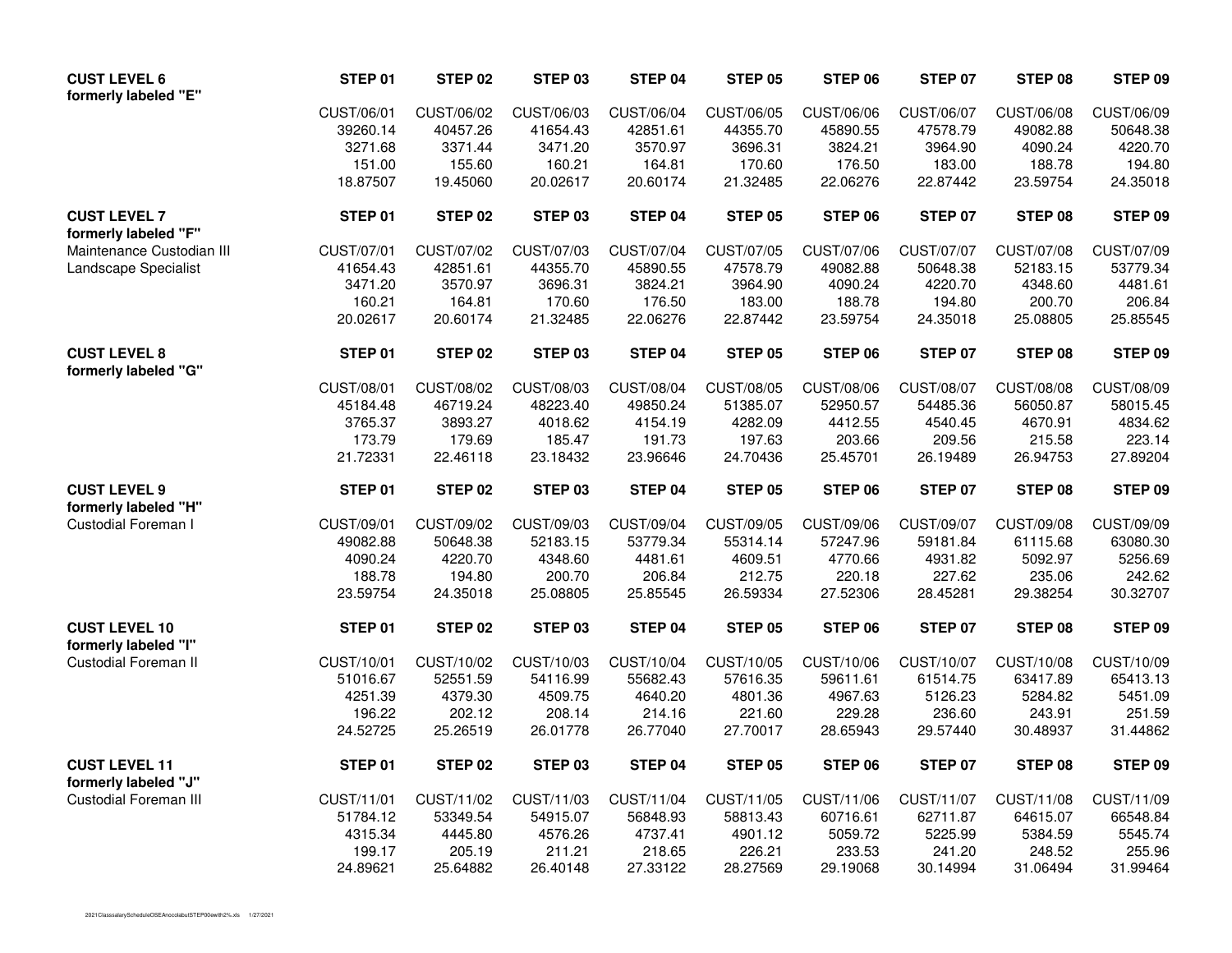| <b>CUST LEVEL 12</b><br>formerly labeled "K" | STEP 01    | STEP 02            | STEP 03    | STEP 04    | STEP 05            | STEP 06    | STEP 07    | STEP 08    | STEP 09    |
|----------------------------------------------|------------|--------------------|------------|------------|--------------------|------------|------------|------------|------------|
| Custodial Foreman IV                         | CUST/12/01 | CUST/12/02         | CUST/12/03 | CUST/12/04 | CUST/12/05         | CUST/12/06 | CUST/12/07 | CUST/12/08 | CUST/12/09 |
|                                              | 52950.57   | 54485.36           | 56480.62   | 58445.14   | 60348.30           | 62251.46   | 64246.69   | 66180.53   | 68114.37   |
|                                              | 4412.55    | 4540.45            | 4706.72    | 4870.43    | 5029.02            | 5187.62    | 5353.89    | 5515.04    | 5676.20    |
|                                              | 203.66     | 209.56             | 217.23     | 224.79     | 232.11             | 239.43     | 247.10     | 254.54     | 261.98     |
|                                              | 25.45701   | 26.19489           | 27.15414   | 28.09862   | 29.01360           | 29.92859   | 30.88783   | 31.81756   | 32.74729   |
| <b>CUST LEVEL 13</b><br>formerly labeled "L" | STEP 01    | STEP <sub>02</sub> | STEP 03    | STEP 04    | STEP <sub>05</sub> | STEP 06    | STEP 07    | STEP 08    | STEP 09    |
|                                              | CUST/13/01 | CUST/13/02         | CUST/13/03 | CUST/13/04 | CUST/13/05         | CUST/13/06 | CUST/13/07 | CUST/13/08 | CUST/13/09 |
|                                              | 54116.99   | 55682.43           | 57616.35   | 59611.61   | 61514.75           | 63417.89   | 65413.13   | 67346.97   | 69649.16   |
|                                              | 4509.75    | 4640.20            | 4801.36    | 4967.63    | 5126.23            | 5284.82    | 5451.09    | 5612.25    | 5804.10    |
|                                              | 208.14     | 214.16             | 221.60     | 229.28     | 236.60             | 243.91     | 251.59     | 259.03     | 267.88     |
|                                              | 26.01778   | 26.77040           | 27.70017   | 28.65943   | 29.57440           | 30.48937   | 31.44862   | 32.37835   | 33.48517   |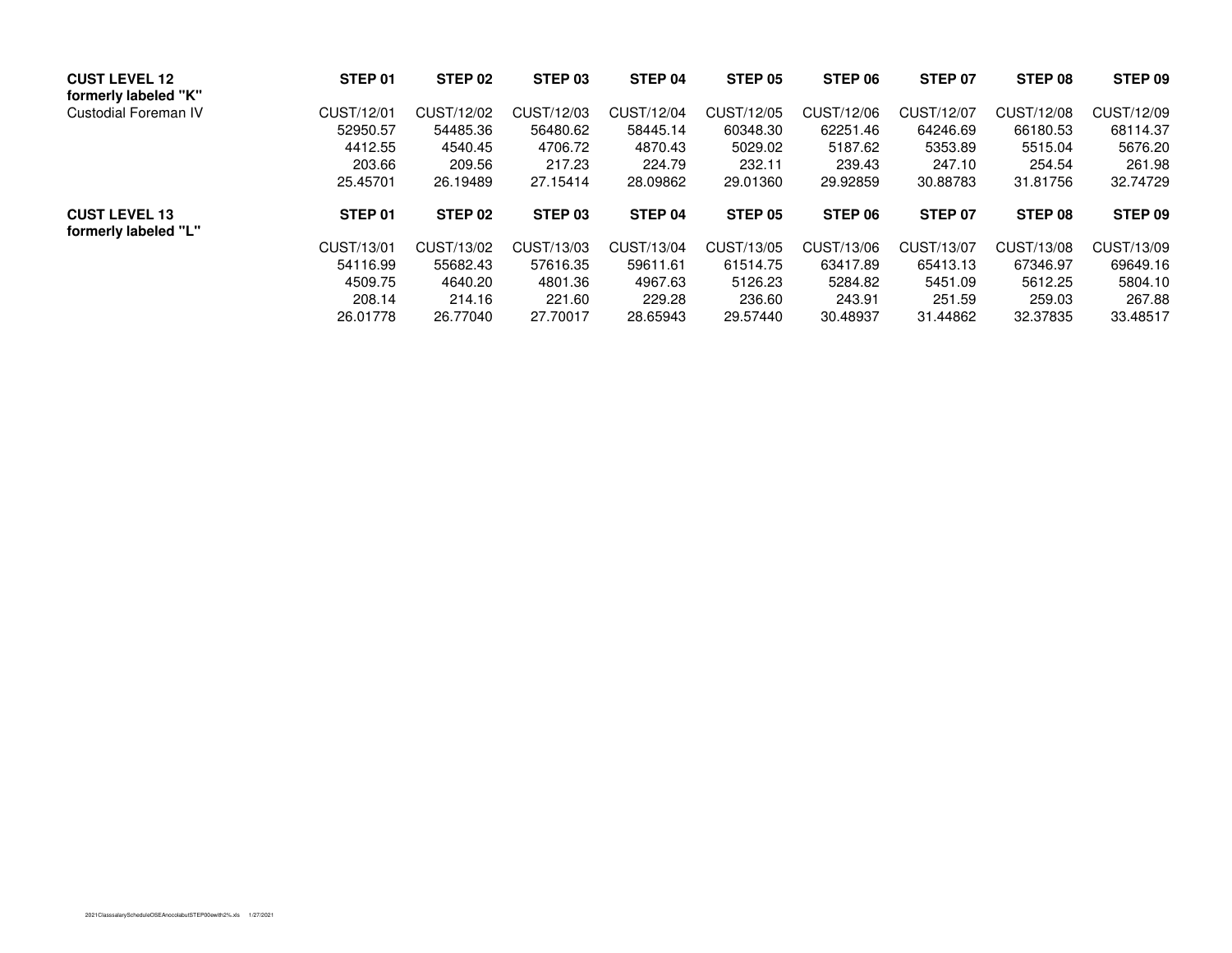## **CLASSIFIED SALARY SCHEDULE 2020-21NS SVC**

| <b>NS LEVEL 1</b><br>formerly labeled "A" | STEP 01    | STEP 02    | STEP 03    | STEP 04    | <b>STEP 05</b> | STEP 06    | <b>STEP 07</b> | STEP 08    | STEP 09 |
|-------------------------------------------|------------|------------|------------|------------|----------------|------------|----------------|------------|---------|
|                                           | FOOD/01/01 | FOOD/01/02 | FOOD/01/03 | FOOD/01/04 | FOOD/01/05     | FOOD/01/06 | FOOD/01/07     | FOOD/01/08 |         |
|                                           | 21302.99   | 22193.21   | 22991.29   | 23758.67   | 24526.08       | 25293.48   | 26060.89       | 26766.89   |         |
|                                           | 1775.25    | 1849.43    | 1915.94    | 1979.89    | 2043.84        | 2107.79    | 2171.74        | 2230.57    |         |
|                                           | 81.93      | 85.36      | 88.43      | 91.38      | 94.33          | 97.28      | 100.23         | 102.95     |         |
|                                           | 10.24182   | 10.66981   | 11.05351   | 11.42244   | 11.79138       | 12.16033   | 12.52927       | 12.86870   |         |
| <b>NS LEVEL 2</b><br>formerly labeled "B" | STEP 01    | STEP 02    | STEP 03    | STEP 04    | <b>STEP 05</b> | STEP 06    | <b>STEP 07</b> | STEP 08    | STEP 09 |
|                                           | FOOD/02/01 | FOOD/02/02 | FOOD/02/03 | FOOD/02/04 | FOOD/02/05     | FOOD/02/06 | FOOD/02/07     | FOOD/02/08 |         |
|                                           | 22193.21   | 22991.29   | 23758.67   | 24526.08   | 25293.48       | 26060.89   | 26766.89       | 27687.79   |         |
|                                           | 1849.43    | 1915.94    | 1979.89    | 2043.84    | 2107.79        | 2171.74    | 2230.57        | 2307.32    |         |
|                                           | 85.36      | 88.43      | 91.38      | 94.33      | 97.28          | 100.23     | 102.95         | 106.49     |         |
|                                           | 10.66981   | 11.05351   | 11.42244   | 11.79138   | 12.16033       | 12.52927   | 12.86870       | 13.31144   |         |
| <b>NS LEVEL 3</b>                         | STEP 01    | STEP 02    | STEP 03    | STEP 04    | <b>STEP 05</b> | STEP 06    | <b>STEP 07</b> | STEP 08    | STEP 09 |
| formerly labeled "C"                      |            |            |            |            |                |            |                |            |         |
| Food Server                               | FOOD/03/01 | FOOD/03/02 | FOOD/03/03 | FOOD/03/04 | FOOD/03/05     | FOOD/03/06 | FOOD/03/07     | FOOD/03/08 |         |
|                                           | 0.00       | 0.00       | 0.00       | 0.00       | 26060.89       | 26766.89   | 27687.79       | 28393.78   |         |
|                                           | 0.00       | 0.00       | 0.00       | 0.00       | 2171.74        | 2230.57    | 2307.32        | 2366.15    |         |
|                                           | 0.00       | 0.00       | 0.00       | 0.00       | 100.23         | 102.95     | 106.49         | 109.21     |         |
|                                           | 0.00       | 0.00       | 0.00       | 0.00       | 12.52927       | 12.86870   | 13.31144       | 13.65085   |         |
| <b>NS LEVEL 4</b><br>formerly labeled "D" | STEP 01    | STEP 02    | STEP 03    | STEP 04    | STEP 05        | STEP 06    | STEP 07        | STEP 08    | STEP 09 |
|                                           | FOOD/04/01 | FOOD/04/02 | FOOD/04/03 | FOOD/04/04 | FOOD/04/05     | FOOD/04/06 | FOOD/04/07     | FOOD/04/08 |         |
|                                           | 23758.67   | 24526.08   | 25293.48   | 26060.89   | 26766.89       | 27687.79   | 28393.78       | 29283.96   |         |
|                                           | 1979.89    | 2043.84    | 2107.79    | 2171.74    | 2230.57        | 2307.32    | 2366.15        | 2440.33    |         |
|                                           | 91.38      | 94.33      | 97.28      | 100.23     | 102.95         | 106.49     | 109.21         | 112.63     |         |
|                                           | 11.42244   | 11.79138   | 12.16033   | 12.52927   | 12.86870       | 13.31144   | 13.65085       | 14.07883   |         |
| <b>NS LEVEL 5</b><br>formerly labeled "E" | STEP 01    | STEP 02    | STEP 03    | STEP 04    | STEP 05        | STEP 06    | STEP 07        | STEP 08    | STEP 09 |
|                                           | FOOD/05/01 | FOOD/05/02 | FOOD/05/03 | FOOD/05/04 | FOOD/05/05     | FOOD/05/06 | FOOD/05/07     | FOOD/05/08 |         |
|                                           | 24894.41   | 25692.53   | 26490.62   | 27319.42   | 27994.75       | 28762.13   | 29560.19       | 30389.03   |         |
|                                           | 2074.53    | 2141.04    | 2207.55    | 2276.62    | 2332.90        | 2396.84    | 2463.35        | 2532.42    |         |
|                                           | 95.75      | 98.82      | 101.89     | 105.07     | 107.67         | 110.62     | 113.69         | 116.88     |         |
|                                           | 11.96847   | 12.35218   | 12.73587   | 13.13434   | 13.45901       | 13.82795   | 14.21163       | 14.61011   |         |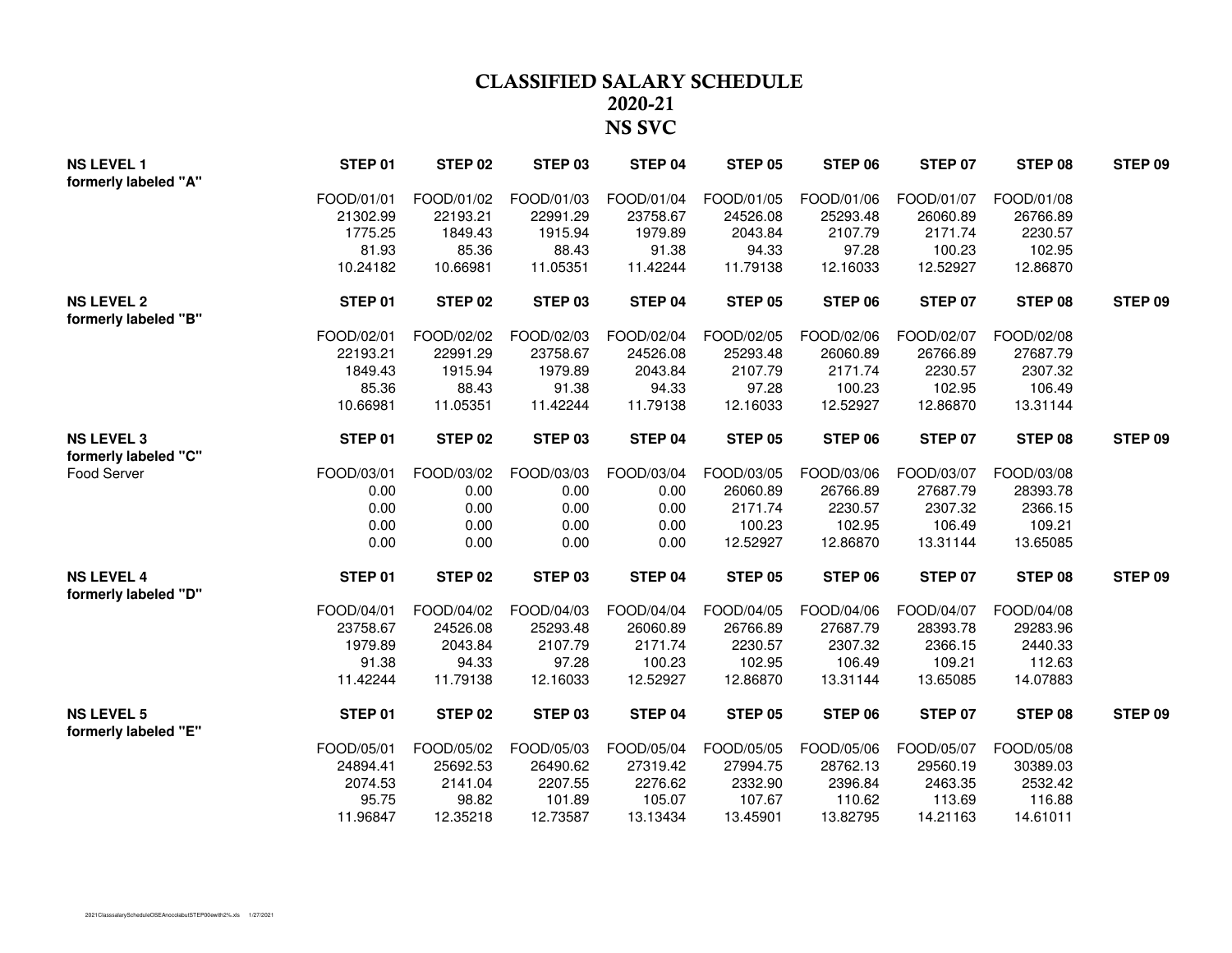| <b>NS LEVEL 6</b><br>formerly labeled "F"  | STEP 01    | STEP 02    | STEP 03    | STEP 04    | <b>STEP 05</b> | STEP 06    | STEP 07        | STEP 08    | STEP 09        |
|--------------------------------------------|------------|------------|------------|------------|----------------|------------|----------------|------------|----------------|
|                                            | FOOD/06/01 | FOOD/06/02 | FOOD/06/03 | FOOD/06/04 | FOOD/06/05     | FOOD/06/06 | FOOD/06/07     | FOOD/06/08 |                |
|                                            | 26060.89   | 26766.89   | 27687.79   | 28393.78   | 29283.96       | 30020.64   | 30696.01       | 31954.52   |                |
|                                            | 2171.74    | 2230.57    | 2307.32    | 2366.15    | 2440.33        | 2501.72    | 2558.00        | 2662.88    |                |
|                                            | 100.23     | 102.95     | 106.49     | 109.21     | 112.63         | 115.46     | 118.06         | 122.90     |                |
|                                            | 12.52927   | 12.86870   | 13.31144   | 13.65085   | 14.07883       | 14.43300   | 14.75770       | 15.36275   |                |
| <b>NS LEVEL 7</b><br>formerly labeled "G"  | STEP 01    | STEP 02    | STEP 03    | STEP 04    | <b>STEP 05</b> | STEP 06    | <b>STEP 07</b> | STEP 08    | STEP 09        |
| NS Asst I                                  | FOOD/07/01 | FOOD/07/02 | FOOD/07/03 | FOOD/07/04 | FOOD/07/05     | FOOD/07/06 | FOOD/07/07     | FOOD/07/08 |                |
|                                            | 0.00       | 28111.20   | 28762.13   | 29560.19   | 30389.03       | 31156.42   | 32292.17       | 33458.61   |                |
|                                            | 0.00       | 2342.60    | 2396.84    | 2463.35    | 2532.42        | 2596.37    | 2691.01        | 2788.22    |                |
|                                            | 0.00       | 108.12     | 110.62     | 113.69     | 116.88         | 119.83     | 124.20         | 128.69     |                |
|                                            | 0.00000    | 13.51500   | 13.82795   | 14.21163   | 14.61011       | 14.97905   | 15.52508       | 16.08587   |                |
| <b>NS LEVEL 8</b><br>formerly labeled "H"  | STEP 01    | STEP 02    | STEP 03    | STEP 04    | <b>STEP 05</b> | STEP 06    | <b>STEP 07</b> | STEP 08    | <b>STEP 09</b> |
|                                            | FOOD/08/01 | FOOD/08/02 | FOOD/08/03 | FOOD/08/04 | FOOD/08/05     | FOOD/08/06 | FOOD/08/07     | FOOD/08/08 |                |
|                                            | 27994.75   | 28762.13   | 29560.19   | 30389.03   | 31524.79       | 32721.99   | 33734.88       | 35024.09   |                |
|                                            | 2332.90    | 2396.84    | 2463.35    | 2532.42    | 2627.07        | 2726.83    | 2811.24        | 2918.67    |                |
|                                            | 107.67     | 110.62     | 113.69     | 116.88     | 121.25         | 125.85     | 129.75         | 134.71     |                |
|                                            | 13.45901   | 13.82795   | 14.21163   | 14.61011   | 15.15615       | 15.73173   | 16.21869       | 16.83851   |                |
| <b>NS LEVEL 9</b><br>formerly labeled "I"  | STEP 01    | STEP 02    | STEP 03    | STEP 04    | <b>STEP 05</b> | STEP 06    | <b>STEP 07</b> | STEP 08    | STEP 09        |
|                                            | FOOD/09/01 | FOOD/09/02 | FOOD/09/03 | FOOD/09/04 | FOOD/09/05     | FOOD/09/06 | FOOD/09/07     | FOOD/09/08 |                |
|                                            | 29283.96   | 30020.64   | 30696.01   | 31954.52   | 33028.90       | 34318.07   | 35484.59       | 36558.90   |                |
|                                            | 2440.33    | 2501.72    | 2558.00    | 2662.88    | 2752.41        | 2859.84    | 2957.05        | 3046.58    |                |
|                                            | 112.63     | 115.46     | 118.06     | 122.90     | 127.03         | 131.99     | 136.48         | 140.61     |                |
|                                            | 14.07883   | 14.43300   | 14.75770   | 15.36275   | 15.87928       | 16.49907   | 17.05990       | 17.57640   |                |
| <b>NS LEVEL 10</b><br>formerly labeled "J" | STEP 01    | STEP 02    | STEP 03    | STEP 04    | <b>STEP 05</b> | STEP 06    | STEP 07        | STEP 08    | STEP 09        |
|                                            | FOOD/10/01 | FOOD/10/02 | FOOD/10/03 | FOOD/10/04 | FOOD/10/05     | FOOD/10/06 | FOOD/10/07     | FOOD/10/08 |                |
|                                            | 30389.03   | 31156.42   | 32292.17   | 33458.61   | 34594.39       | 35791.52   | 37050.07       | 38155.11   |                |
|                                            | 2532.42    | 2596.37    | 2691.01    | 2788.22    | 2882.87        | 2982.63    | 3087.51        | 3179.59    |                |
|                                            | 116.88     | 119.83     | 124.20     | 128.69     | 133.06         | 137.66     | 142.50         | 146.75     |                |
|                                            | 14.61011   | 14.97905   | 15.52508   | 16.08587   | 16.63192       | 17.20746   | 17.81254       | 18.34380   |                |
| <b>NS LEVEL 11</b><br>formerly labeled "K" | STEP 01    | STEP 02    | STEP 03    | STEP 04    | <b>STEP 05</b> | STEP 06    | <b>STEP 07</b> | STEP 08    | STEP 09        |
| NS Asst II                                 | FOOD/11/01 | FOOD/11/02 | FOOD/11/03 | FOOD/11/04 | FOOD/11/05     | FOOD/11/06 | FOOD/11/07     | FOOD/11/08 |                |
|                                            | 33028.90   | 34318.07   | 35484.59   | 36558.90   | 37817.48       | 38891.83   | 40088.93       | 41224.72   |                |
|                                            | 2752.41    | 2859.84    | 2957.05    | 3046.58    | 3151.46        | 3240.99    | 3340.74        | 3435.39    |                |
|                                            | 127.03     | 131.99     | 136.48     | 140.61     | 145.45         | 149.58     | 154.19         | 158.56     |                |
|                                            | 15.87928   | 16.49907   | 17.05990   | 17.57640   | 18.18148       | 18.69800   | 19.27352       | 19.81958   |                |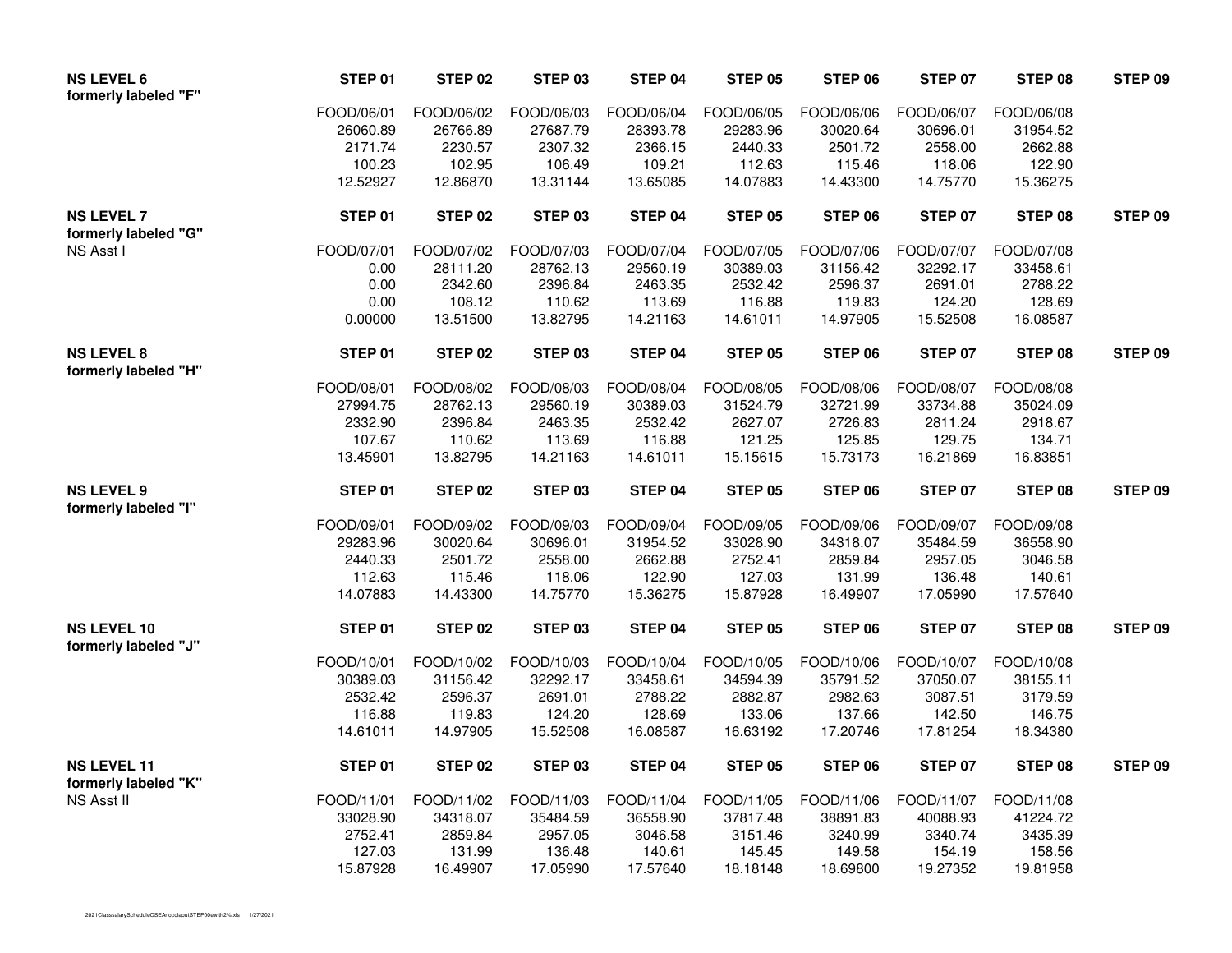| <b>NS LEVEL 12</b><br>STEP 01                         | STEP 02    | STEP 03    | STEP 04    | <b>STEP 05</b> | STEP 06    | STEP 07        | STEP 08    | STEP 09 |
|-------------------------------------------------------|------------|------------|------------|----------------|------------|----------------|------------|---------|
| formerly labeled "L"                                  |            |            |            |                |            |                |            |         |
| NS Lead I<br>FOOD/12/01                               | FOOD/12/02 | FOOD/12/03 | FOOD/12/04 | FOOD/12/05     | FOOD/12/06 | FOOD/12/07     | FOOD/12/08 |         |
| 38155.11                                              | 39352.26   | 40488.02   | 41746.51   | 42851.61       | 44355.70   | 45890.55       | 47578.79   |         |
| 3179.59                                               | 3279.36    | 3374.00    | 3478.88    | 3570.97        | 3696.31    | 3824.21        | 3964.90    |         |
| 146.75                                                | 151.35     | 155.72     | 160.56     | 164.81         | 170.60     | 176.50         | 183.00     |         |
| 18.34380                                              | 18.91936   | 19.46539   | 20.07044   | 20.60174       | 21.32485   | 22.06276       | 22.87442   |         |
| <b>NS LEVEL 13</b><br>STEP 01                         | STEP 02    | STEP 03    | STEP 04    | STEP 05        | STEP 06    | <b>STEP 07</b> | STEP 08    | STEP 09 |
| formerly labeled "M"                                  |            |            |            |                |            |                |            |         |
| FOOD/13/01                                            | FOOD/13/02 | FOOD/13/03 | FOOD/13/04 | FOOD/13/05     | FOOD/13/06 | FOOD/13/07     | FOOD/13/08 |         |
| 41224.72                                              | 42483.17   | 43925.97   | 45522.11   | 46934.16       | 48714.48   | 50279.97       | 51722.74   |         |
| 3435.39                                               | 3540.26    | 3660.50    | 3793.51    | 3911.18        | 4059.54    | 4190.00        | 4310.23    |         |
| 158.56                                                | 163.40     | 168.95     | 175.09     | 180.52         | 187.36     | 193.38         | 198.93     |         |
| 19.81958                                              | 20.42460   | 21.11825   | 21.88563   | 22.56450       | 23.42042   | 24.17306       | 24.86670   |         |
| <b>NS LEVEL 14</b><br>STEP 01                         | STEP 02    | STEP 03    | STEP 04    | STEP 05        | STEP 06    | <b>STEP 07</b> | STEP 08    | STEP 09 |
| formerly labeled "N"                                  |            |            |            |                |            |                |            |         |
| NS Lead II<br>FOOD/14/01                              | FOOD/14/02 | FOOD/14/03 | FOOD/14/04 | FOOD/14/05     | FOOD/14/06 | FOOD/14/07     | FOOD/14/08 |         |
| 44754.77                                              | 46473.69   | 47824.36   | 49451.21   | 50955.32       | 52551.59   | 54086.31       | 55682.43   |         |
| 3729.56                                               | 3872.81    | 3985.36    | 4120.93    | 4246.28        | 4379.30    | 4507.19        | 4640.20    |         |
| 172.13                                                | 178.74     | 183.94     | 190.20     | 195.98         | 202.12     | 208.02         | 214.16     |         |
| 21.51672                                              | 22.34312   | 22.99248   | 23.77462   | 24.49775       | 25.26519   | 26.00303       | 26.77040   |         |
| <b>NS LEVEL 15</b><br>STEP 01                         | STEP 02    | STEP 03    | STEP 04    | STEP 05        | STEP 06    | STEP 07        | STEP 08    | STEP 09 |
| formerly labeled "O"                                  |            |            |            |                |            |                |            |         |
| FOOD/15/01                                            | FOOD/15/02 | FOOD/15/03 | FOOD/15/04 | FOOD/15/05     | FOOD/15/06 | FOOD/15/07     | FOOD/15/08 |         |
| 49052.16                                              | 50709.74   | 52275.27   | 53687.24   | 55344.82       | 57247.96   | 59120.46       | 61115.68   |         |
| 4087.68                                               | 4225.81    | 4356.27    | 4473.94    | 4612.07        | 4770.66    | 4926.71        | 5092.97    |         |
| 188.66                                                | 195.04     | 201.06     | 206.49     | 212.86         | 220.18     | 227.39         | 235.06     |         |
| 23.58277                                              | 24.37968   | 25.13234   | 25.81117   | 26.60809       | 27.52306   | 28.42330       | 29.38254   |         |
| <b>NS LEVEL 16</b><br>STEP 01<br>formerly labeled "P" | STEP 02    | STEP 03    | STEP 04    | <b>STEP 05</b> | STEP 06    | <b>STEP 07</b> | STEP 08    | STEP 09 |
| FOOD/16/01<br>NS Lead III                             | FOOD/16/02 | FOOD/16/03 | FOOD/16/04 | FOOD/16/05     | FOOD/16/06 | FOOD/16/07     | FOOD/16/08 |         |
| 0.00                                                  | 0.00       | 0.00       | 0.00       | 59611.61       | 61330.58   | 63202.97       | 65136.92   |         |
| 0.00                                                  | 0.00       | 0.00       | 0.00       | 4967.63        | 5110.88    | 5266.91        | 5428.08    |         |
| 0.00                                                  | 0.00       | 0.00       | 0.00       | 229.28         | 235.89     | 243.09         | 250.53     |         |
| 0.00                                                  | 0.00       | 0.00       | 0.00       | 28.65943       | 29.48585   | 30.38604       | 31.31583   |         |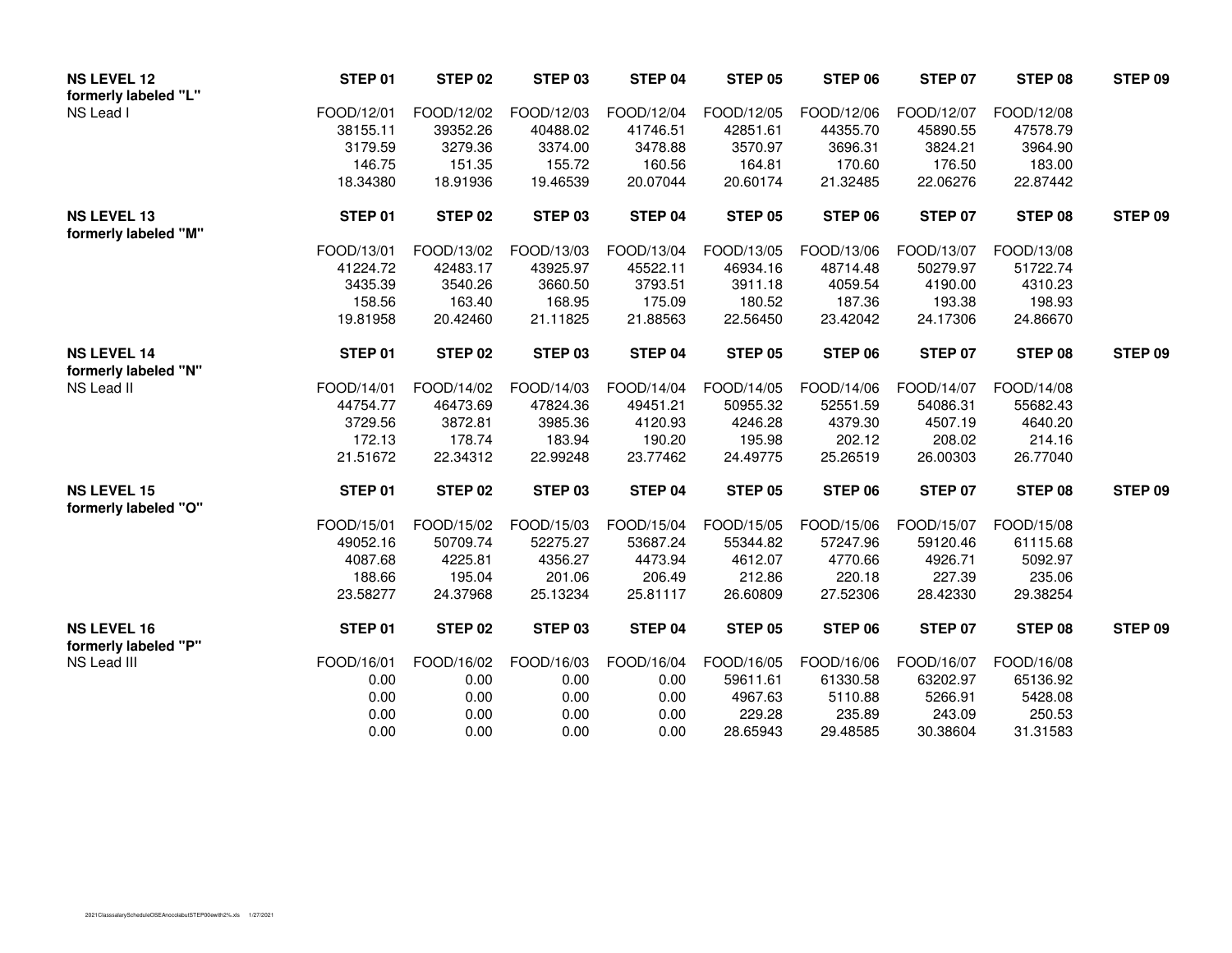### **CLASSIFIED SALARY SCHEDULE 2020-21PROFESSIONAL**

| <b>PROF LEVEL 1</b>                         | STEP 01    | STEP <sub>02</sub> | STEP <sub>03</sub> | STEP 04    | STEP 05        | STEP 06    | <b>STEP 07</b> | STEP 08    | STEP 09    |
|---------------------------------------------|------------|--------------------|--------------------|------------|----------------|------------|----------------|------------|------------|
| formerly labeled "A"                        |            |                    |                    |            |                |            |                |            |            |
| <b>Financial Analyst I</b>                  | PROF/01/01 | PROF/01/02         | PROF/01/03         | PROF/01/04 | PROF/01/05     | PROF/01/06 | PROF/01/07     | PROF/01/08 | PROF/01/09 |
|                                             | 66426.09   | 68728.28           | 71183.99           | 73639.68   | 76218.12       | 78888.66   | 81620.60       | 84506.00   | 87452.80   |
|                                             | 5535.51    | 5727.36            | 5932.00            | 6136.64    | 6351.51        | 6574.06    | 6801.72        | 7042.17    | 7287.73    |
|                                             | 255.48     | 264.34             | 273.78             | 283.23     | 293.15         | 303.42     | 313.93         | 325.02     | 336.36     |
|                                             | 31.93562   | 33.04244           | 34.22307           | 35.40369   | 36.64333       | 37.92724   | 39.24068       | 40.62789   | 42.04461   |
| <b>PROF LEVEL 2</b><br>formerly labeled "B" | STEP 01    | STEP 02            | STEP 03            | STEP 04    | <b>STEP 05</b> | STEP 06    | STEP 07        | STEP 08    | STEP 09    |
| <b>Facilities Planning Coordinator</b>      | PROF/02/01 | PROF/02/02         | PROF/02/03         | PROF/02/04 | PROF/02/05     | PROF/02/06 | PROF/02/07     | PROF/02/08 | PROF/02/09 |
| <b>Financial Analyst II</b>                 | 71736.49   | 74253.58           | 76862.68           | 79594.67   | 82357.31       | 85212.05   | 88250.94       | 91320.58   | 94543.57   |
| <b>Loss Control Specialist</b>              | 5978.04    | 6187.80            | 6405.22            | 6632.89    | 6863.11        | 7101.00    | 7354.25        | 7610.05    | 7878.63    |
|                                             | 275.91     | 285.59             | 295.63             | 306.13     | 316.76         | 327.74     | 339.43         | 351.23     | 363.63     |
|                                             | 34.48870   | 35.69884           | 36.95321           | 38.26667   | 39.59486       | 40.96733   | 42.42834       | 43.90413   | 45.45364   |
| <b>PROF LEVEL 3</b><br>formerly labeled "C" | STEP 01    | STEP 02            | STEP 03            | STEP 04    | <b>STEP 05</b> | STEP 06    | <b>STEP 07</b> | STEP 08    | STEP 09    |
|                                             | PROF/03/01 | PROF/03/02         | PROF/03/03         | PROF/03/04 | PROF/03/05     | PROF/03/06 | PROF/03/07     | PROF/03/08 | PROF/03/09 |
|                                             | 75726.93   | 80085.77           | 82971.17           | 85856.63   | 88803.47       | 91965.12   | 95218.96       | 98595.46   | 101972.05  |
|                                             | 6310.58    | 6673.81            | 6914.26            | 7154.72    | 7400.29        | 7663.76    | 7934.91        | 8216.29    | 8497.67    |
|                                             | 291.26     | 308.02             | 319.12             | 330.22     | 341.55         | 353.71     | 366.23         | 379.21     | 392.20     |
|                                             | 36.40718   | 38.50278           | 39.88999           | 41.27723   | 42.69398       | 44.21400   | 45.77834       | 47.40166   | 49.02503   |
| <b>PROF LEVEL 4</b><br>formerly labeled "D" | STEP 01    | STEP 02            | STEP 03            | STEP 04    | STEP 05        | STEP 06    | STEP 07        | STEP 08    | STEP 09    |
| <b>Construction Project Manager</b>         | PROF/04/01 | PROF/04/02         | PROF/04/03         | PROF/04/04 | PROF/04/05     | PROF/04/06 | PROF/04/07     | PROF/04/08 | PROF/04/09 |
|                                             | 83462.34   | 86317.08           | 89386.70           | 92486.93   | 95740.76       | 99055.87   | 102493.86      | 106146.70  | 109830.16  |
|                                             | 6955.20    | 7193.09            | 7448.89            | 7707.24    | 7978.40        | 8254.66    | 8541.15        | 8845.56    | 9152.51    |
|                                             | 321.01     | 331.99             | 343.79             | 355.72     | 368.23         | 380.98     | 394.21         | 408.26     | 422.42     |
|                                             | 40.12613   | 41.49860           | 42.97437           | 44.46487   | 46.02921       | 47.62301   | 49.27589       | 51.03207   | 52.80296   |
| <b>PROF LEVEL 5</b><br>formerly labeled "E" | STEP 01    | STEP 02            | STEP 03            | STEP 04    | STEP 05        | STEP 06    | <b>STEP 07</b> | STEP 08    | STEP 09    |
| Data Telecom Engineer                       | PROF/05/01 | PROF/05/02         | PROF/05/03         | PROF/05/04 | PROF/05/05     | PROF/05/06 | PROF/05/07     | PROF/05/08 | PROF/05/09 |
| Ntwk Engr II                                | 80362.05   | 83124.71           | 86102.25           | 89141.12   | 92241.44       | 95495.13   | 98871.69       | 102278.96  | 105901.13  |
| Sys Admin II                                | 6696.84    | 6927.06            | 7175.19            | 7428.43    | 7686.79        | 7957.93    | 8239.31        | 8523.25    | 8825.09    |
| Sys Analyst                                 | 309.08     | 319.71             | 331.16             | 342.85     | 354.77         | 367.29     | 380.28         | 393.38     | 407.31     |
|                                             | 38.63560   | 39.96380           | 41.39531           | 42.85631   | 44.34685       | 45.91112   | 47.53447       | 49.17258   | 50.91400   |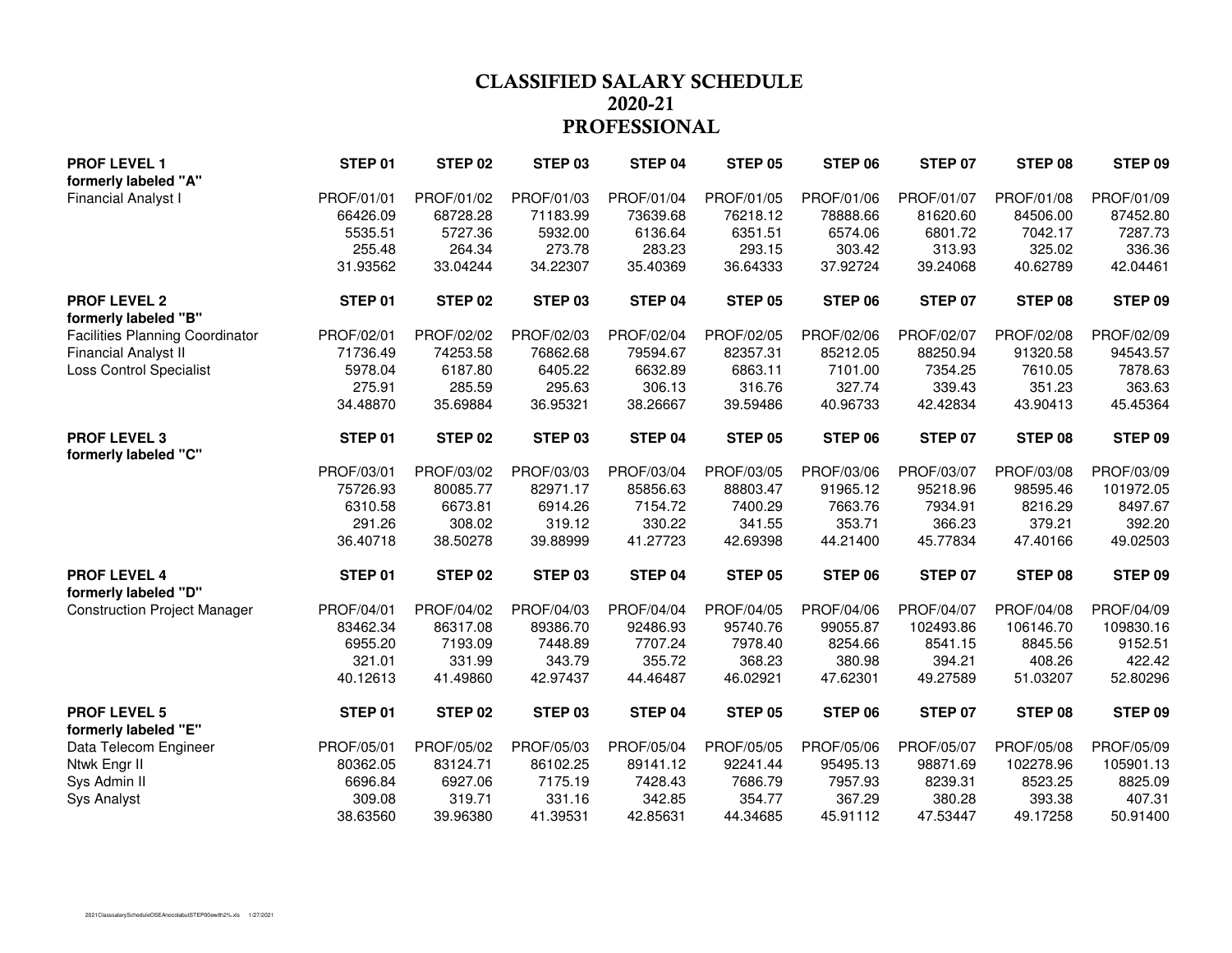| <b>PROF LEVEL 6</b><br>formerly labeled "F" | STEP 01    | STEP 02    | STEP <sub>03</sub> | STEP 04    | STEP 05    | STEP 06    | STEP 07    | STEP 08    | STEP 09    |
|---------------------------------------------|------------|------------|--------------------|------------|------------|------------|------------|------------|------------|
| <b>Rsrch and Eval Specialist</b>            | PROF/06/01 | PROF/06/02 | PROF/06/03         | PROF/06/04 | PROF/06/05 | PROF/06/06 | PROF/06/07 | PROF/06/08 | PROF/06/09 |
| Sr Ntwk Engr                                | 84843.65   | 89724.37   | 92947.42           | 96139.86   | 99485.66   | 103046.41  | 106699.23  | 110413.37  | 114219.71  |
|                                             | 7070.30    | 7477.03    | 7745.62            | 8011.65    | 8290.47    | 8587.20    | 8891.60    | 9201.11    | 9518.31    |
|                                             | 326.32     | 345.09     | 357.49             | 369.77     | 382.64     | 396.33     | 410.38     | 424.67     | 439.31     |
|                                             | 40.79022   | 43.13672   | 44.68626           | 46.22109   | 47.82965   | 49.54154   | 51.29771   | 53.08335   | 54.91332   |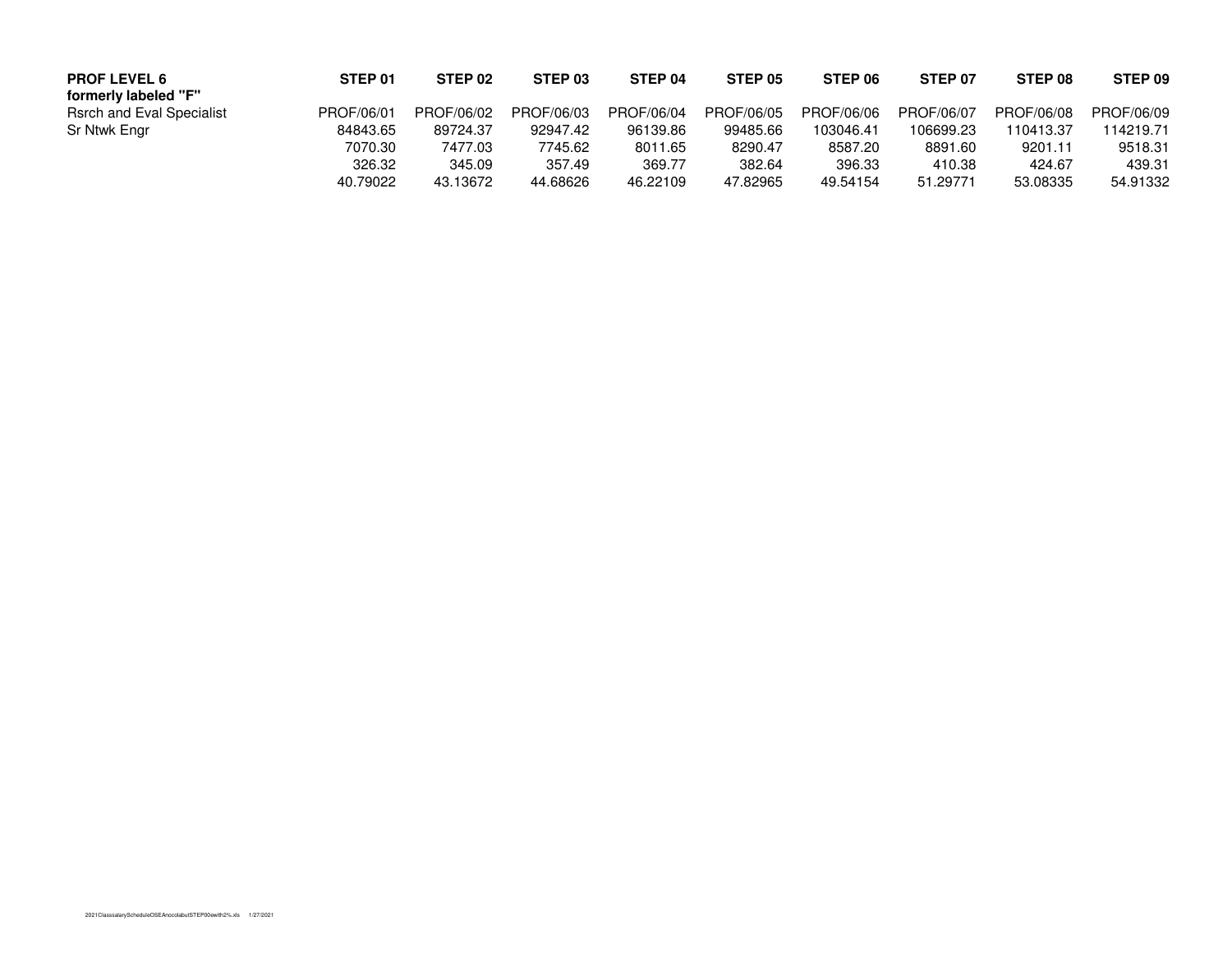### **CLASSIFIED SALARY SCHEDULE 2020-21SUPPORT**

| <b>SUPP Level 1</b>   | STEP 01    | STEP 02    | STEP <sub>03</sub> | STEP 04    | STEP 05    | STEP 06    | STEP 07        | STEP 08    | STEP 09    |
|-----------------------|------------|------------|--------------------|------------|------------|------------|----------------|------------|------------|
| formerly labeled "A"  |            |            |                    |            |            |            |                |            |            |
|                       | SUPP/01/01 | SUPP/01/02 | SUPP/01/03         | SUPP/01/04 | SUPP/01/05 | SUPP/01/06 | SUPP/01/07     | SUPP/01/08 | SUPP/01/09 |
|                       | 24065.69   | 24894.41   | 25692.53           | 26951.07   | 27749.15   | 28608.63   | 29437.41       | 30266.24   | 31095.00   |
|                       | 2005.47    | 2074.53    | 2141.04            | 2245.92    | 2312.43    | 2384.05    | 2453.12        | 2522.19    | 2591.25    |
|                       | 92.56      | 95.75      | 98.82              | 103.66     | 106.73     | 110.03     | 113.22         | 116.41     | 119.60     |
|                       | 11.57004   | 11.96847   | 12.35218           | 12.95724   | 13.34094   | 13.75415   | 14.15260       | 14.55108   | 14.94952   |
| <b>SUPP Level 2</b>   | STEP 01    | STEP 02    | STEP 03            | STEP 04    | STEP 05    | STEP 06    | <b>STEP 07</b> | STEP 08    | STEP 09    |
| formerly labeled "B"  |            |            |                    |            |            |            |                |            |            |
|                       | SUPP/02/01 | SUPP/02/02 | SUPP/02/03         | SUPP/02/04 | SUPP/02/05 | SUPP/02/06 | SUPP/02/07     | SUPP/02/08 | SUPP/02/09 |
|                       | 25324.14   | 26152.94   | 26951.07           | 27749.15   | 28608.63   | 29437.41   | 30266.24       | 31156.42   | 31893.10   |
|                       | 2110.34    | 2179.41    | 2245.92            | 2312.43    | 2384.05    | 2453.12    | 2522.19        | 2596.37    | 2657.76    |
|                       | 97.40      | 100.59     | 103.66             | 106.73     | 110.03     | 113.22     | 116.41         | 119.83     | 122.67     |
|                       | 12.17507   | 12.57353   | 12.95724           | 13.34094   | 13.75415   | 14.15260   | 14.55108       | 14.97905   | 15.33322   |
| <b>SUPP Level 3</b>   | STEP 01    | STEP 02    | STEP 03            | STEP 04    | STEP 05    | STEP 06    | <b>STEP 07</b> | STEP 08    | STEP 09    |
| formerly labeled "C"  |            |            |                    |            |            |            |                |            |            |
|                       | SUPP/03/01 | SUPP/03/02 | SUPP/03/03         | SUPP/03/04 | SUPP/03/05 | SUPP/03/06 | SUPP/03/07     | SUPP/03/08 | SUPP/03/09 |
|                       | 26521.36   | 27380.80   | 28209.60           | 29007.68   | 29867.18   | 30665.31   | 31494.03       | 32384.27   | 33213.08   |
|                       | 2210.11    | 2281.73    | 2350.80            | 2417.31    | 2488.93    | 2555.44    | 2624.50        | 2698.69    | 2767.76    |
|                       | 102.01     | 105.31     | 108.50             | 111.57     | 114.87     | 117.94     | 121.13         | 124.55     | 127.74     |
|                       | 12.75065   | 13.16384   | 13.56231           | 13.94600   | 14.35922   | 14.74294   | 15.14136       | 15.56936   | 15.96782   |
| <b>SUPP Level 4</b>   | STEP 01    | STEP 02    | STEP 03            | STEP 04    | STEP 05    | STEP 06    | STEP 07        | STEP 08    | STEP 09    |
| formerly labeled "D"  |            |            |                    |            |            |            |                |            |            |
| Shipping Clerk I      | SUPP/04/01 | SUPP/04/02 | SUPP/04/03         | SUPP/04/04 | SUPP/04/05 | SUPP/04/06 | SUPP/04/07     | SUPP/04/08 | SUPP/04/09 |
|                       | 27749.15   | 28608.63   | 29437.41           | 30266.24   | 31156.42   | 31893.10   | 32783.26       | 34011.14   | 35238.95   |
|                       | 2312.43    | 2384.05    | 2453.12            | 2522.19    | 2596.37    | 2657.76    | 2731.94        | 2834.26    | 2936.58    |
|                       | 106.73     | 110.03     | 113.22             | 116.41     | 119.83     | 122.67     | 126.09         | 130.81     | 135.53     |
|                       | 13.34094   | 13.75415   | 14.15260           | 14.55108   | 14.97905   | 15.33322   | 15.76118       | 16.35151   | 16.94180   |
| <b>SUPP Level 5</b>   | STEP 01    | STEP 02    | STEP <sub>03</sub> | STEP 04    | STEP 05    | STEP 06    | STEP 07        | STEP 08    | STEP 09    |
| formerly labeled "E"  |            |            |                    |            |            |            |                |            |            |
| <b>Crossing Guard</b> | SUPP/05/01 | SUPP/05/02 | SUPP/05/03         | SUPP/05/04 | SUPP/05/05 | SUPP/05/06 | SUPP/05/07     | SUPP/05/08 | SUPP/05/09 |
| Supervisory Aide      | 28608.63   | 29437.41   | 30266.24           | 31156.42   | 31893.10   | 32783.26   | 34011.14       | 35238.95   | 36528.18   |
|                       | 2384.05    | 2453.12    | 2522.19            | 2596.37    | 2657.76    | 2731.94    | 2834.26        | 2936.58    | 3044.02    |
|                       | 110.03     | 113.22     | 116.41             | 119.83     | 122.67     | 126.09     | 130.81         | 135.53     | 140.49     |
|                       | 13.75415   | 14.15260   | 14.55108           | 14.97905   | 15.33322   | 15.76118   | 16.35151       | 16.94180   | 17.56163   |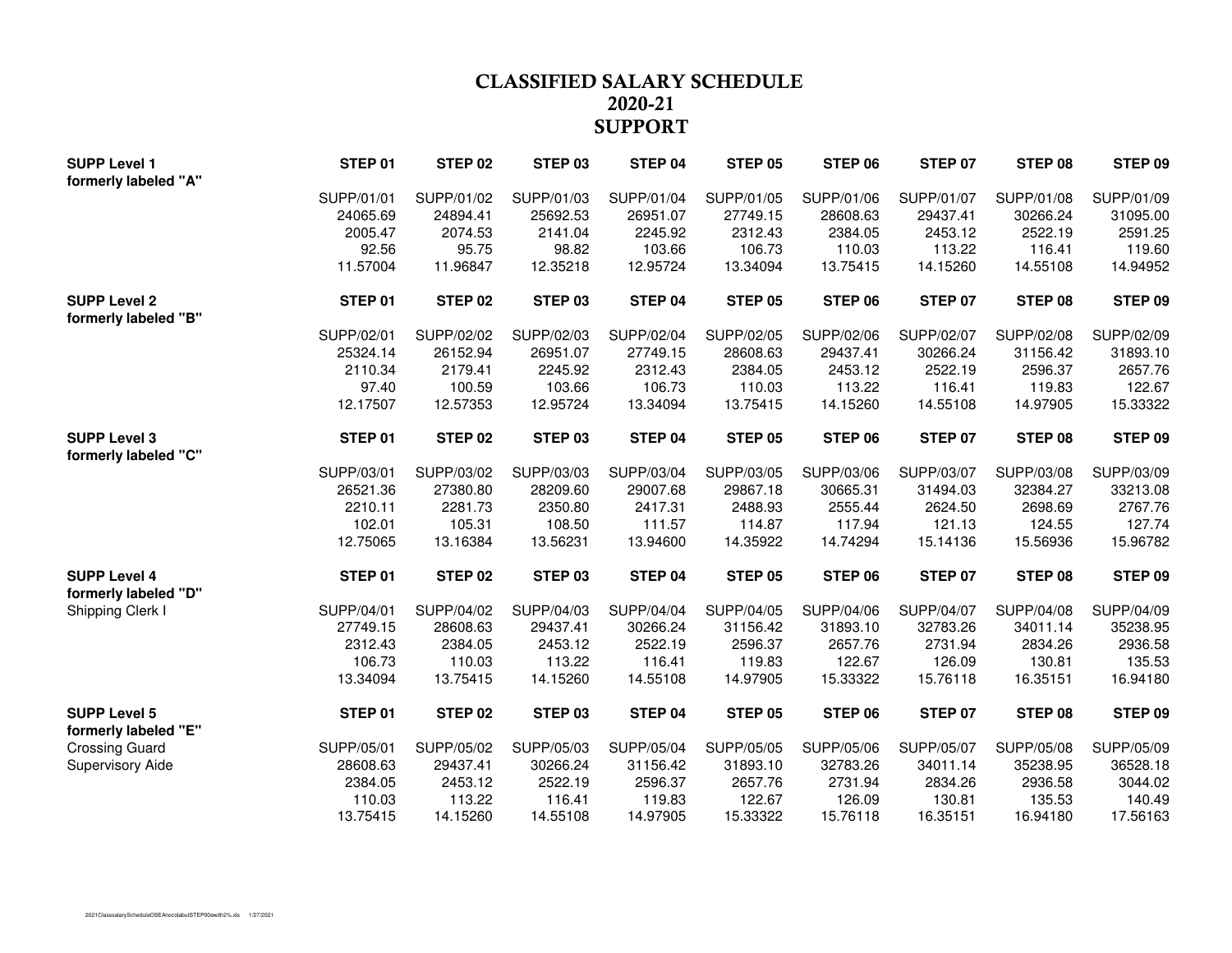| <b>SUPP Level 6</b><br>formerly labeled "F"  | STEP 01    | STEP 02    | STEP 03    | STEP 04    | <b>STEP 05</b> | STEP 06    | <b>STEP 07</b> | STEP 08    | STEP 09        |
|----------------------------------------------|------------|------------|------------|------------|----------------|------------|----------------|------------|----------------|
|                                              | SUPP/06/01 | SUPP/06/02 | SUPP/06/03 | SUPP/06/04 | SUPP/06/05     | SUPP/06/06 | SUPP/06/07     | SUPP/06/08 | SUPP/06/09     |
|                                              | 29437.41   | 30266.24   | 31156.42   | 31893.10   | 33213.08       | 34440.89   | 35668.70       | 36896.58   | 38093.71       |
|                                              | 2453.12    | 2522.19    | 2596.37    | 2657.76    | 2767.76        | 2870.07    | 2972.39        | 3074.71    | 3174.48        |
|                                              | 113.22     | 116.41     | 119.83     | 122.67     | 127.74         | 132.46     | 137.19         | 141.91     | 146.51         |
|                                              | 14.15260   | 14.55108   | 14.97905   | 15.33322   | 15.96782       | 16.55812   | 17.14841       | 17.73874   | 18.31428       |
| <b>SUPP Level 7</b><br>formerly labeled "G"  | STEP 01    | STEP 02    | STEP 03    | STEP 04    | STEP 05        | STEP 06    | <b>STEP 07</b> | STEP 08    | STEP 09        |
|                                              | SUPP/07/01 | SUPP/07/02 | SUPP/07/03 | SUPP/07/04 | SUPP/07/05     | SUPP/07/06 | SUPP/07/07     | SUPP/07/08 | SUPP/07/09     |
|                                              | 30266.24   | 31156.42   | 31893.10   | 33213.08   | 34440.89       | 35668.70   | 36896.58       | 38093.71   | 39352.26       |
|                                              | 2522.19    | 2596.37    | 2657.76    | 2767.76    | 2870.07        | 2972.39    | 3074.71        | 3174.48    | 3279.36        |
|                                              | 116.41     | 119.83     | 122.67     | 127.74     | 132.46         | 137.19     | 141.91         | 146.51     | 151.35         |
|                                              | 14.55108   | 14.97905   | 15.33322   | 15.96782   | 16.55812       | 17.14841   | 17.73874       | 18.31428   | 18.91936       |
| <b>SUPP Level 8</b><br>formerly labeled "H"  | STEP 01    | STEP 02    | STEP 03    | STEP 04    | STEP 05        | STEP 06    | <b>STEP 07</b> | STEP 08    | STEP 09        |
| Office Assistant I                           | SUPP/08/01 | SUPP/08/02 | SUPP/08/03 | SUPP/08/04 | SUPP/08/05     | SUPP/08/06 | SUPP/08/07     | SUPP/08/08 | SUPP/08/09     |
| Shipping Clerk II                            | 31156.42   | 31893.10   | 33213.08   | 34440.89   | 35668.70       | 36896.58   | 38093.71       | 39352.26   | 40641.48       |
|                                              | 2596.37    | 2657.76    | 2767.76    | 2870.07    | 2972.39        | 3074.71    | 3174.48        | 3279.36    | 3386.79        |
|                                              | 119.83     | 122.67     | 127.74     | 132.46     | 137.19         | 141.91     | 146.51         | 151.35     | 156.31         |
|                                              | 14.97905   | 15.33322   | 15.96782   | 16.55812   | 17.14841       | 17.73874   | 18.31428       | 18.91936   | 19.53917       |
| <b>SUPP Level 9</b><br>formerly labeled "I"  | STEP 01    | STEP 02    | STEP 03    | STEP 04    | STEP 05        | STEP 06    | STEP 07        | STEP 08    | STEP 09        |
|                                              | SUPP/09/01 | SUPP/09/02 | SUPP/09/03 | SUPP/09/04 | SUPP/09/05     | SUPP/09/06 | SUPP/09/07     | SUPP/09/08 | SUPP/09/09     |
|                                              | 32384.27   | 33581.38   | 34809.26   | 36037.07   | 37326.31       | 38615.52   | 39843.33       | 41009.76   | 42237.66       |
|                                              | 2698.69    | 2798.45    | 2900.77    | 3003.09    | 3110.53        | 3217.96    | 3320.28        | 3417.48    | 3519.81        |
|                                              | 124.55     | 129.16     | 133.88     | 138.60     | 143.56         | 148.52     | 153.24         | 157.73     | 162.45         |
|                                              | 15.56936   | 16.14490   | 16.73522   | 17.32552   | 17.94534       | 18.56515   | 19.15545       | 19.71623   | 20.30657       |
| <b>SUPP Level 10</b><br>formerly labeled "J" | STEP 01    | STEP 02    | STEP 03    | STEP 04    | STEP 05        | STEP 06    | <b>STEP 07</b> | STEP 08    | <b>STEP 09</b> |
| Office Assistant II                          | SUPP/10/01 | SUPP/10/02 | SUPP/10/03 | SUPP/10/04 | SUPP/10/05     | SUPP/10/06 | SUPP/10/07     | SUPP/10/08 | SUPP/10/09     |
|                                              | 34011.14   | 35238.95   | 36528.18   | 37756.06   | 38983.83       | 40211.75   | 41470.24       | 42698.11   | 43987.37       |
|                                              | 2834.26    | 2936.58    | 3044.02    | 3146.34    | 3248.65        | 3350.98    | 3455.85        | 3558.18    | 3665.61        |
|                                              | 130.81     | 135.53     | 140.49     | 145.22     | 149.94         | 154.66     | 159.50         | 164.22     | 169.18         |
|                                              | 16.35151   | 16.94180   | 17.56163   | 18.15195   | 18.74222       | 19.33257   | 19.93761       | 20.52794   | 21.14777       |
| <b>SUPP Level 11</b><br>formerly labeled "K" | STEP 01    | STEP 02    | STEP 03    | STEP 04    | STEP 05        | STEP 06    | STEP 07        | STEP 08    | STEP 09        |
| <b>Accounting Assistant I</b>                | SUPP/11/01 | SUPP/11/02 | SUPP/11/03 | SUPP/11/04 | SUPP/11/05     | SUPP/11/06 | SUPP/11/07     | SUPP/11/08 | SUPP/11/09     |
| Early Childhood Care Provider                | 36037.07   | 37326.31   | 38615.52   | 39843.33   | 41009.76       | 42237.66   | 43496.19       | 44754.77   | 46013.26       |
| <b>Health Assistant</b>                      | 3003.09    | 3110.53    | 3217.96    | 3320.28    | 3417.48        | 3519.81    | 3624.68        | 3729.56    | 3834.44        |
| Library Media Asst                           | 138.60     | 143.56     | 148.52     | 153.24     | 157.73         | 162.45     | 167.29         | 172.13     | 176.97         |
| Paraeducator I                               | 17.32552   | 17.94534   | 18.56515   | 19.15545   | 19.71623       | 20.30657   | 20.91163       | 21.51672   | 22.12176       |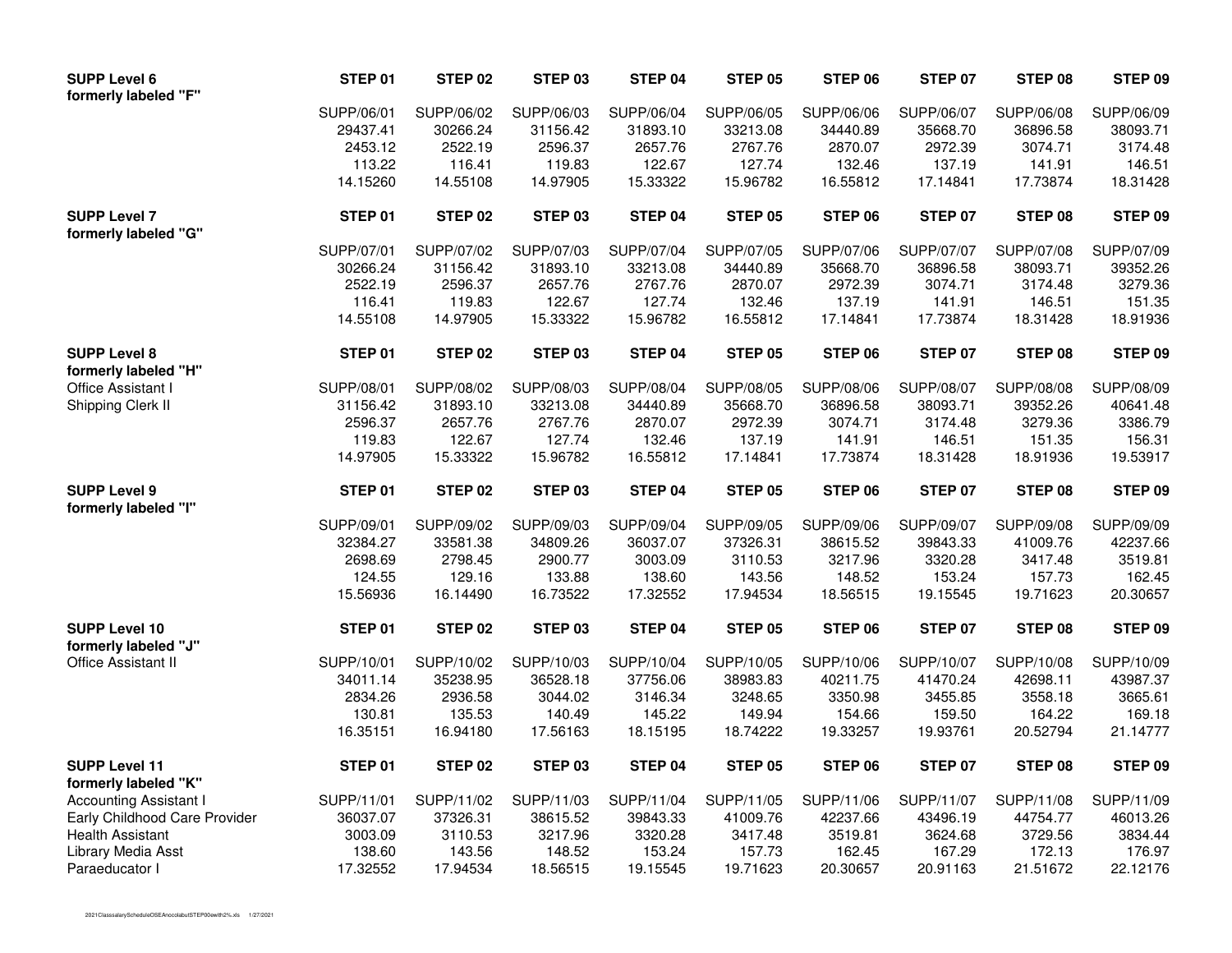| <b>SUPP Level 12</b>                                                                                                                       | STEP 01    | STEP <sub>02</sub> | STEP <sub>03</sub> | STEP 04    | <b>STEP 05</b> | STEP 06    | <b>STEP 07</b> | STEP 08    | STEP 09    |
|--------------------------------------------------------------------------------------------------------------------------------------------|------------|--------------------|--------------------|------------|----------------|------------|----------------|------------|------------|
| formerly labeled "L"                                                                                                                       |            |                    |                    |            |                |            |                |            |            |
| <b>Accounting Asst II</b>                                                                                                                  | SUPP/12/01 | SUPP/12/02         | SUPP/12/03         | SUPP/12/04 | SUPP/12/05     | SUPP/12/06 | SUPP/12/07     | SUPP/12/08 | SUPP/12/09 |
| <b>Office Assistant III</b>                                                                                                                | 37756.06   | 38983.83           | 40211.75           | 41470.24   | 42698.11       | 43987.37   | 45215.11       | 46473.69   | 47701.52   |
| Paraeducator II                                                                                                                            | 3146.34    | 3248.65            | 3350.98            | 3455.85    | 3558.18        | 3665.61    | 3767.93        | 3872.81    | 3975.13    |
| <b>Technology Instructional Asst</b>                                                                                                       | 145.22     | 149.94             | 154.66             | 159.50     | 164.22         | 169.18     | 173.90         | 178.74     | 183.47     |
| <b>Testing Systems Coordinator</b>                                                                                                         | 18.15195   | 18.74222           | 19.33257           | 19.93761   | 20.52794       | 21.14777   | 21.73804       | 22.34312   | 22.93343   |
| <b>SUPP Level 13</b>                                                                                                                       | STEP 01    | STEP <sub>02</sub> | STEP <sub>03</sub> | STEP 04    | <b>STEP 05</b> | STEP 06    | <b>STEP 07</b> | STEP 08    | STEP 09    |
| formerly labeled "M"                                                                                                                       |            |                    |                    |            |                |            |                |            |            |
| <b>Accounting Asst III</b>                                                                                                                 | SUPP/13/01 | SUPP/13/02         | SUPP/13/03         | SUPP/13/04 | SUPP/13/05     | SUPP/13/06 | SUPP/13/07     | SUPP/13/08 | SUPP/13/09 |
| <b>Campus Supervisor</b>                                                                                                                   | 39843.33   | 41009.76           | 42237.66           | 43496.19   | 44754.77       | 46013.26   | 47701.52       | 49297.75   | 51016.67   |
| <b>HR Assistant 1</b>                                                                                                                      | 3320.28    | 3417.48            | 3519.81            | 3624.68    | 3729.56        | 3834.44    | 3975.13        | 4108.15    | 4251.39    |
| Public Safety Asst I                                                                                                                       | 153.24     | 157.73             | 162.45             | 167.29     | 172.13         | 176.97     | 183.47         | 189.61     | 196.22     |
| Registrar<br>Terra Nova Crew Leader<br><b>Transportation Field Asst</b><br><b>Transportation Parts Specialist</b><br>Volunteer Coordinator | 19.15545   | 19.71623           | 20.30657           | 20.91163   | 21.51672       | 22.12176   | 22.93343       | 23.70084   | 24.52725   |
|                                                                                                                                            |            |                    |                    |            |                |            |                |            |            |
|                                                                                                                                            |            |                    |                    |            |                |            |                |            |            |
| <b>SUPP Level 14</b>                                                                                                                       | STEP 01    | STEP <sub>02</sub> | STEP 03            | STEP 04    | STEP 05        | STEP 06    | STEP 07        | STEP 08    | STEP 09    |
| formerly labeled "N"<br><b>Accounting Assistant IV</b>                                                                                     | SUPP/14/01 | SUPP/14/02         | SUPP/14/03         | SUPP/14/04 | SUPP/14/05     | SUPP/14/06 | SUPP/14/07     | SUPP/14/08 | SUPP/14/09 |
| College & Career Ctr Specialist                                                                                                            | 41470.24   | 42698.11           | 43987.37           | 45215.11   | 46811.36       | 48530.31   | 50157.21       | 51845.50   | 53503.08   |
| <b>Employee Benefits Rep</b>                                                                                                               | 3455.85    | 3558.18            | 3665.61            | 3767.93    | 3900.95        | 4044.19    | 4179.77        | 4320.46    | 4458.59    |
| <b>Risk Management Office Asst</b>                                                                                                         | 159.50     | 164.22             | 169.18             | 173.90     | 180.04         | 186.66     | 192.91         | 199.41     | 205.78     |
| Job Developer<br>Sped Assistant I<br>School Bus Router<br><b>Transportation Liaison</b>                                                    | 19.93761   | 20.52794           | 21.14777           | 21.73804   | 22.50546       | 23.33188   | 24.11404       | 24.92572   | 25.72264   |
| <b>SUPP Level 15</b><br>formerly labeled "O"                                                                                               | STEP 01    | STEP <sub>02</sub> | STEP <sub>03</sub> | STEP 04    | <b>STEP 05</b> | STEP 06    | STEP 07        | STEP 08    | STEP 09    |
| Absence Management Specialist                                                                                                              | SUPP/15/01 | SUPP/15/02         | SUPP/15/03         | SUPP/15/04 | SUPP/15/05     | SUPP/15/06 | SUPP/15/07     | SUPP/15/08 | SUPP/15/09 |
| Office Assistant IV                                                                                                                        | 43496.19   | 44754.77           | 46013.26           | 47701.52   | 49297.75       | 51016.67   | 52674.30       | 54331.86   | 55989.41   |
|                                                                                                                                            | 3624.68    | 3729.56            | 3834.44            | 3975.13    | 4108.15        | 4251.39    | 4389.52        | 4527.66    | 4665.78    |
|                                                                                                                                            | 167.29     | 172.13             | 176.97             | 183.47     | 189.61         | 196.22     | 202.59         | 208.97     | 215.34     |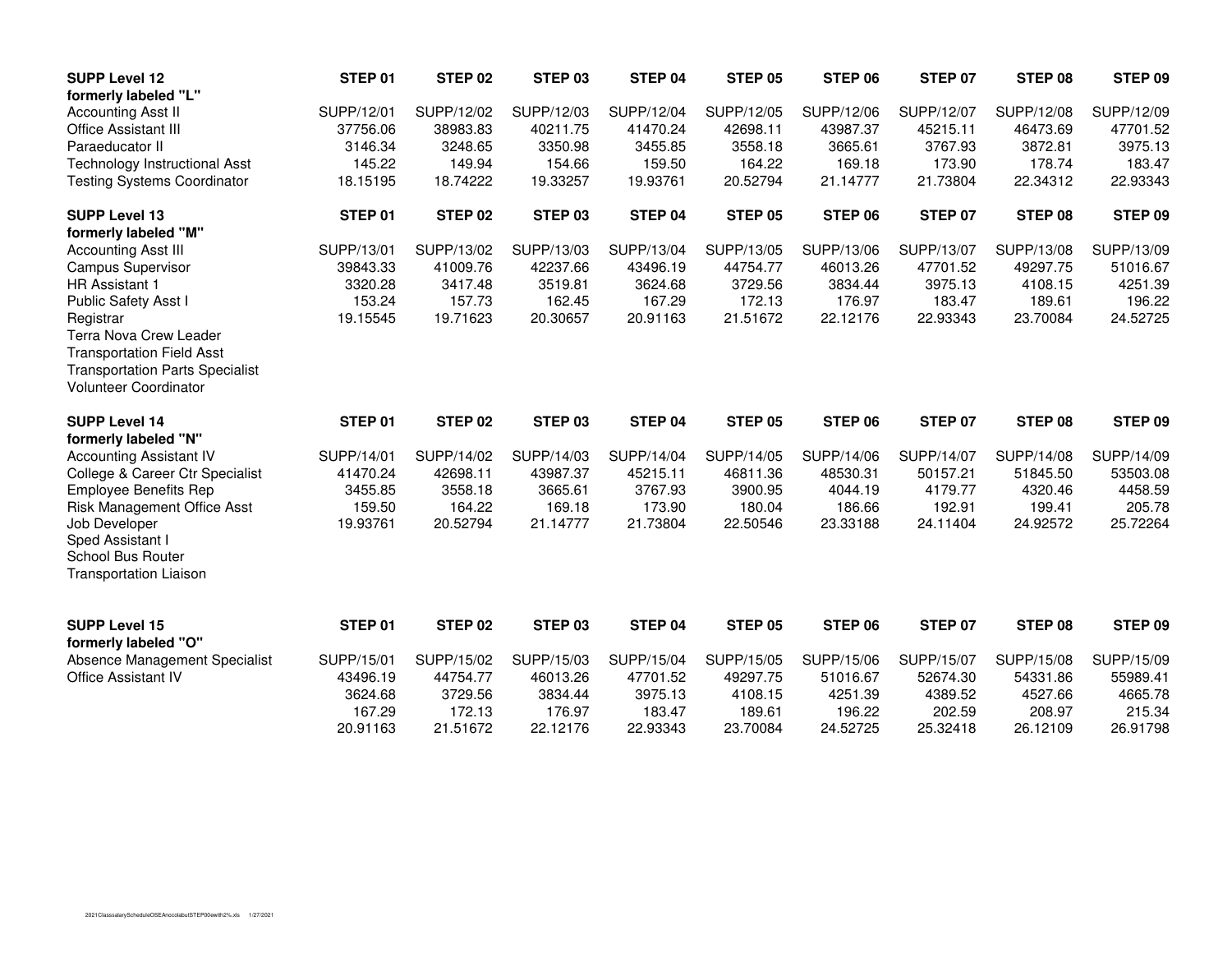| <b>SUPP Level 16</b><br>formerly labeled "P" | STEP 01           | <b>STEP 02</b>    | STEP 03           | STEP 04           | <b>STEP 05</b>    | STEP 06           | <b>STEP 07</b>    | STEP 08           | STEP 09           |
|----------------------------------------------|-------------------|-------------------|-------------------|-------------------|-------------------|-------------------|-------------------|-------------------|-------------------|
| Social Support Liaison                       | SUPP/16/01        | SUPP/16/02        | SUPP/16/03        | SUPP/16/04        | SUPP/16/05        | SUPP/16/06        | SUPP/16/07        | SUPP/16/08        | SUPP/16/09        |
|                                              | 45644.89          | 47026.24          | 48468.93          | 49911.70          | 51415.75          | 52950.57          | 54516.02          | 56173.58          | 57923.27          |
|                                              | 3803.74           | 3918.85           | 4039.08           | 4159.31           | 4284.65           | 4412.55           | 4543.00           | 4681.13           | 4826.94           |
|                                              | 175.56            | 180.87            | 186.42            | 191.97            | 197.75            | 203.66            | 209.68            | 216.05            | 222.78            |
|                                              | 21.94466          | 22.60877          | 23.30237          | 23.99601          | 24.71911          | 25.45701          | 26.20962          | 27.00653          | 27.84772          |
| <b>SUPP Level 17</b><br>formerly labeled "Q" | STEP 01           | <b>STEP 02</b>    | STEP 03           | STEP 04           | <b>STEP 05</b>    | <b>STEP 06</b>    | <b>STEP 07</b>    | STEP 08           | STEP 09           |
| Public Safety Asst II                        | SUPP/17/01        | SUPP/17/02        | SUPP/17/03        | SUPP/17/04        | SUPP/17/05        | SUPP/17/06        | SUPP/17/07        | SUPP/17/08        | SUPP/17/09        |
|                                              | 47609.43          | 48990.76          | 50402.79          | 51968.34          | 53503.08          | 55130.05          | 56787.55          | 58506.47          | 60194.82          |
|                                              | 3967.45           | 4082.56           | 4200.23           | 4330.69           | 4458.59           | 4594.17           | 4732.30           | 4875.54           | 5016.24           |
|                                              | 183.11            | 188.43            | 193.86            | 199.88            | 205.78            | 212.04            | 218.41            | 225.02            | 231.52            |
|                                              | 22.88915          | 23.55325          | 24.23211          | 24.98478          | 25.72264          | 26.50483          | 27.30171          | 28.12811          | 28.93982          |
| <b>SUPP Level 18</b><br>formerly labeled "R" | STEP 01           | <b>STEP 02</b>    | STEP 03           | STEP 04           | STEP 05           | <b>STEP 06</b>    | <b>STEP 07</b>    | STEP 08           | STEP 09           |
|                                              | SUPP/18/01        | SUPP/18/02        | SUPP/18/03        | SUPP/18/04        | SUPP/18/05        | SUPP/18/06        | SUPP/18/07        | SUPP/18/08        | SUPP/18/09        |
|                                              | 62251.12          | 63726.71          | 65202.33          | 66677.88          | 68153.47          | 69629.04          | 71104.64          | 72580.17          | 74055.76          |
|                                              | 5187.59           | 5310.56           | 5433.53           | 5556.49           | 5679.46           | 5802.42           | 5925.39           | 6048.35           | 6171.31           |
|                                              | 239.43            | 245.10            | 250.78            | 256.45            | 262.13            | 267.80            | 273.48            | 279.15            | 284.83            |
|                                              | 29.92842          | 30.63784          | 31.34727          | 32.05667          | 32.76609          | 33.47550          | 34.18492          | 34.89431          | 35.60373          |
| <b>SUPP Level 19</b><br>formerly labeled "S" | STEP 01           | STEP 02           | STEP 03           | STEP 04           | STEP 05           | STEP 06           | STEP 07           | STEP 08           | STEP 09           |
|                                              | SUPP/19/01        | SUPP/19/02        | SUPP/19/03        | SUPP/19/04        | SUPP/19/05        | SUPP/19/06        | SUPP/19/07        | SUPP/19/08        | SUPP/19/09        |
|                                              | 43035.76          | 44478.45          | 45890.55          | 47271.82          | 48683.76          | 50157.21          | 51538.50          | 52981.27          | 54393.28          |
|                                              | 3586.31           | 3706.54           | 3824.21           | 3939.32           | 4056.98           | 4179.77           | 4294.88           | 4415.11           | 4532.77           |
|                                              | 165.52            | 171.07            | 176.50            | 181.81            | 187.25            | 192.91            | 198.23            | 203.77            | 209.20            |
|                                              | 20.69027          | 21.38387          | 22.06276          | 22.72683          | 23.40565          | 24.11404          | 24.77813          | 25.47177          | 26.15062          |
| <b>SUPP Level 20</b><br>formerly labeled "T" | STEP 01           | <b>STEP 02</b>    | STEP 03           | STEP 04           | STEP 05           | STEP 06           | STEP 07           | STEP 08           | STEP 09           |
|                                              | SUPP/20/01        | SUPP/20/02        | SUPP/20/03        | SUPP/20/04        | SUPP/20/05        | SUPP/20/06        | SUPP/20/07        | SUPP/20/08        | SUPP/20/09        |
|                                              | 44232.88          | 45552.79          | 46934.16          | 48284.75          | 49666.06          | 51108.83          | 52950.57          | 54761.59          | 56634.08          |
|                                              | 3686.07           | 3796.07           | 3911.18           | 4023.73           | 4138.84           | 4259.07           | 4412.55           | 4563.47           | 4719.51           |
|                                              | 170.13            | 175.20            | 180.52            | 185.71            | 191.02            | 196.57            | 203.66            | 210.62            | 217.82            |
|                                              | 21.26581          | 21.90038          | 22.56450          | 23.21382          | 23.87791          | 24.57156          | 25.45701          | 26.32769          | 27.22792          |
| <b>SUPP Level 21</b><br>formerly labeled"U"  | STEP 01           | STEP 02           | STEP 03           | STEP 04           | <b>STEP 05</b>    | STEP 06           | <b>STEP 07</b>    | STEP 08           | STEP 09           |
|                                              |                   |                   |                   |                   |                   |                   |                   |                   |                   |
|                                              |                   | SUPP/21/02        | SUPP/21/03        | SUPP/21/04        | SUPP/21/05        | SUPP/21/06        | SUPP/21/07        | SUPP/21/08        | SUPP/21/09        |
| <b>Testing Systems Specialist</b>            | SUPP/21/01        |                   |                   |                   |                   |                   |                   |                   |                   |
|                                              | 47271.82          | 48683.76          | 50157.21          | 51538.50          | 53380.28          | 55344.82          | 57186.62          | 59120.46          | 61023.58          |
|                                              | 3939.32<br>181.81 | 4056.98<br>187.25 | 4179.77<br>192.91 | 4294.88<br>198.23 | 4448.36<br>205.31 | 4612.07<br>212.86 | 4765.55<br>219.95 | 4926.71<br>227.39 | 5085.30<br>234.71 |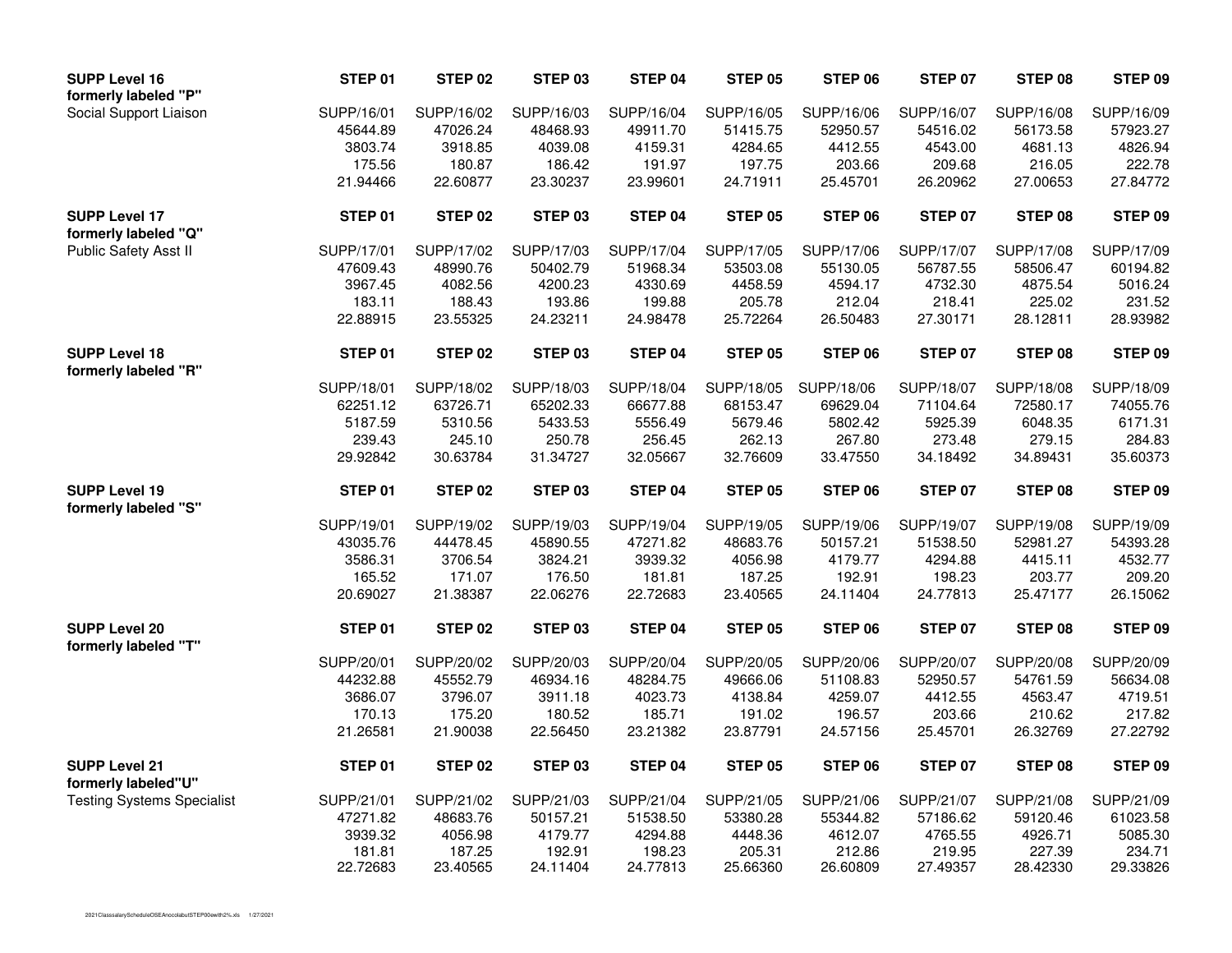# **CLASSIFIED SALARY SCHEDULE 2020-21TECHNICAL**

| <b>TECH Level 1</b><br><b>Formerly labeled "A"</b>              | STEP 01           | STEP <sub>02</sub> | STEP 03            | STEP 04           | <b>STEP 05</b>    | STEP 06           | STEP 07           | STEP 08           | STEP 09           |
|-----------------------------------------------------------------|-------------------|--------------------|--------------------|-------------------|-------------------|-------------------|-------------------|-------------------|-------------------|
|                                                                 | TECH/01/01        | TECH/01/02         | TECH/01/03         | TECH/01/04        | TECH/01/05        | TECH/01/06        | <b>TECH/01/07</b> | TECH/01/08        | TECH/01/09        |
|                                                                 | 39352.26          | 40794.93           | 42114.88           | 43496.19          | 44938.90          | 46350.93          | 47701.52          | 49082.88          | 50801.86          |
|                                                                 | 3279.36           | 3399.58            | 3509.57            | 3624.68           | 3744.91           | 3862.58           | 3975.13           | 4090.24           | 4233.49           |
|                                                                 | 151.35            | 156.90             | 161.98             | 167.29            | 172.84            | 178.27            | 183.47            | 188.78            | 195.39            |
|                                                                 | 18.91936          | 19.61295           | 20.24754           | 20.91163          | 21.60524          | 22.28410          | 22.93343          | 23.59754          | 24.42397          |
| <b>TECH Level 2</b>                                             | STEP 01           | STEP 02            | STEP 03            | STEP 04           | <b>STEP 05</b>    | STEP 06           | STEP 07           | STEP 08           | STEP 09           |
| Formerly labeled "B"                                            |                   |                    |                    |                   |                   |                   |                   |                   |                   |
| <b>Community Resource Coordinator</b>                           | <b>TECH/02/01</b> | <b>TECH/02/02</b>  | <b>TECH/02/03</b>  | <b>TECH/02/04</b> | <b>TECH/02/05</b> | <b>TECH/02/06</b> | <b>TECH/02/07</b> | <b>TECH/02/08</b> | TECH/02/09        |
| Technology Help Desk Specialist                                 | 43189.22          | 44539.85           | 45921.18           | 47363.85          | 48898.72          | 50402.79          | 52183.15          | 53932.79          | 55621.14          |
|                                                                 | 3599.10           | 3711.65            | 3826.77            | 3946.99           | 4074.89           | 4200.23           | 4348.60           | 4494.40           | 4635.09           |
|                                                                 | 166.11            | 171.31             | 176.62             | 182.17            | 188.07            | 193.86            | 200.70            | 207.43            | 213.93            |
|                                                                 | 20.76405          | 21.41339           | 22.07749           | 22.77108          | 23.50900          | 24.23211          | 25.08805          | 25.92923          | 26.74093          |
| <b>TECH Level 3</b>                                             | STEP 01           | STEP 02            | STEP 03            | STEP 04           | <b>STEP 05</b>    | STEP 06           | <b>STEP 07</b>    | STEP 08           | STEP 09           |
| <b>Formerly labeled"C"</b>                                      |                   |                    |                    |                   |                   |                   |                   |                   |                   |
| <b>Bilingual Resource Fac I</b>                                 | TECH/03/01        | TECH/03/02         | TECH/03/03         | TECH/03/04        | <b>TECH/03/05</b> | TECH/03/06        | <b>TECH/03/07</b> | TECH/03/08        | TECH/03/09        |
| User Account and Information Spec                               | 46350.93          | 47701.52           | 49082.88           | 50801.86          | 52520.82          | 54239.79          | 55989.41          | 57708.45          | 59396.70          |
| <b>PERS Specialist</b>                                          | 3862.58           | 3975.13            | 4090.24            | 4233.49           | 4376.74           | 4519.98           | 4665.78           | 4809.04           | 4949.72           |
| Preschool Coordinator                                           | 178.27            | 183.47             | 188.78             | 195.39            | 202.00            | 208.61            | 215.34            | 221.96            | 228.45            |
| <b>Technology Support Specialist I</b>                          | 22.28410          | 22.93343           | 23.59754           | 24.42397          | 25.25040          | 26.07682          | 26.91798          | 27.74445          | 28.55610          |
| <b>TECH Level 4</b>                                             | STEP 01           | STEP 02            | STEP 03            | STEP 04           | <b>STEP 05</b>    | STEP 06           | <b>STEP 07</b>    | STEP 08           | STEP 09           |
| <b>Formerly labeled "D"</b>                                     |                   |                    |                    |                   |                   |                   |                   |                   |                   |
| Accountant                                                      | <b>TECH/04/01</b> | TECH/04/02         | TECH/04/03         | <b>TECH/04/04</b> | <b>TECH/04/05</b> | TECH/04/06        | <b>TECH/04/07</b> | <b>TECH/04/08</b> | TECH/04/09        |
| <b>Graphic Designer</b>                                         | 49788.90          | 51446.47           | 53196.09           | 54945.81          | 56634.08          | 58445.14          | 60440.40          | 62497.01          | 64615.07          |
| Speech/Language Path. Asst                                      | 4149.08           | 4287.21<br>197.87  | 4433.01            | 4578.82<br>211.33 | 4719.51<br>217.82 | 4870.43<br>224.79 | 5036.70<br>232.46 | 5208.08<br>240.37 | 5384.59<br>248.52 |
|                                                                 | 191.50            |                    | 204.60             |                   |                   |                   |                   |                   |                   |
|                                                                 | 23.93697          | 24.73388           | 25.57504           | 26.41626          | 27.22792          | 28.09862          | 29.05788          | 30.04664          | 31.06494          |
| <b>TECH Level 5</b><br><b>Formerly labeled "E"</b>              | STEP 01           | STEP 02            | STEP 03            | STEP 04           | <b>STEP 05</b>    | STEP 06           | <b>STEP 07</b>    | STEP 08           | STEP 09           |
| <b>Accting System Specialist</b>                                | <b>TECH/05/01</b> | <b>TECH/05/02</b>  | TECH/05/03         | <b>TECH/05/04</b> | <b>TECH/05/05</b> | TECH/05/06        | <b>TECH/05/07</b> | <b>TECH/05/08</b> | TECH/05/09        |
| Am Indian/Alaska Native Program Fao                             | 54239.79          | 55989.41           | 57708.45           | 59396.70          | 61146.36          | 63202.97          | 65290.35          | 67377.62          | 69465.02          |
| <b>Athletic Trainer</b>                                         | 4519.98           | 4665.78            | 4809.04            | 4949.72           | 5095.53           | 5266.91           | 5440.86           | 5614.80           | 5788.75           |
| <b>Bilingual Facilitator II</b>                                 | 208.61            | 215.34             | 221.96             | 228.45            | 235.18            | 243.09            | 251.12            | 259.14            | 267.17            |
| <b>Community Serv Coord</b>                                     | 26.07682          | 26.91798           | 27.74445           | 28.55610          | 29.39729          | 30.38604          | 31.38959          | 32.39309          | 33.39665          |
| Trans Fld Coord/Safety, Trning<br>Transportation Routing Coord. |                   |                    |                    |                   |                   |                   |                   |                   |                   |
| <b>TECH Level 6</b>                                             | STEP 01           | STEP <sub>02</sub> | STEP <sub>03</sub> | STEP 04           | <b>STEP 05</b>    | STEP 06           | STEP 07           | STEP 08           | STEP 09           |

2021ClasssalaryScheduleOSEAnocolabutSTEP00ewith2%.xls 1/27/2021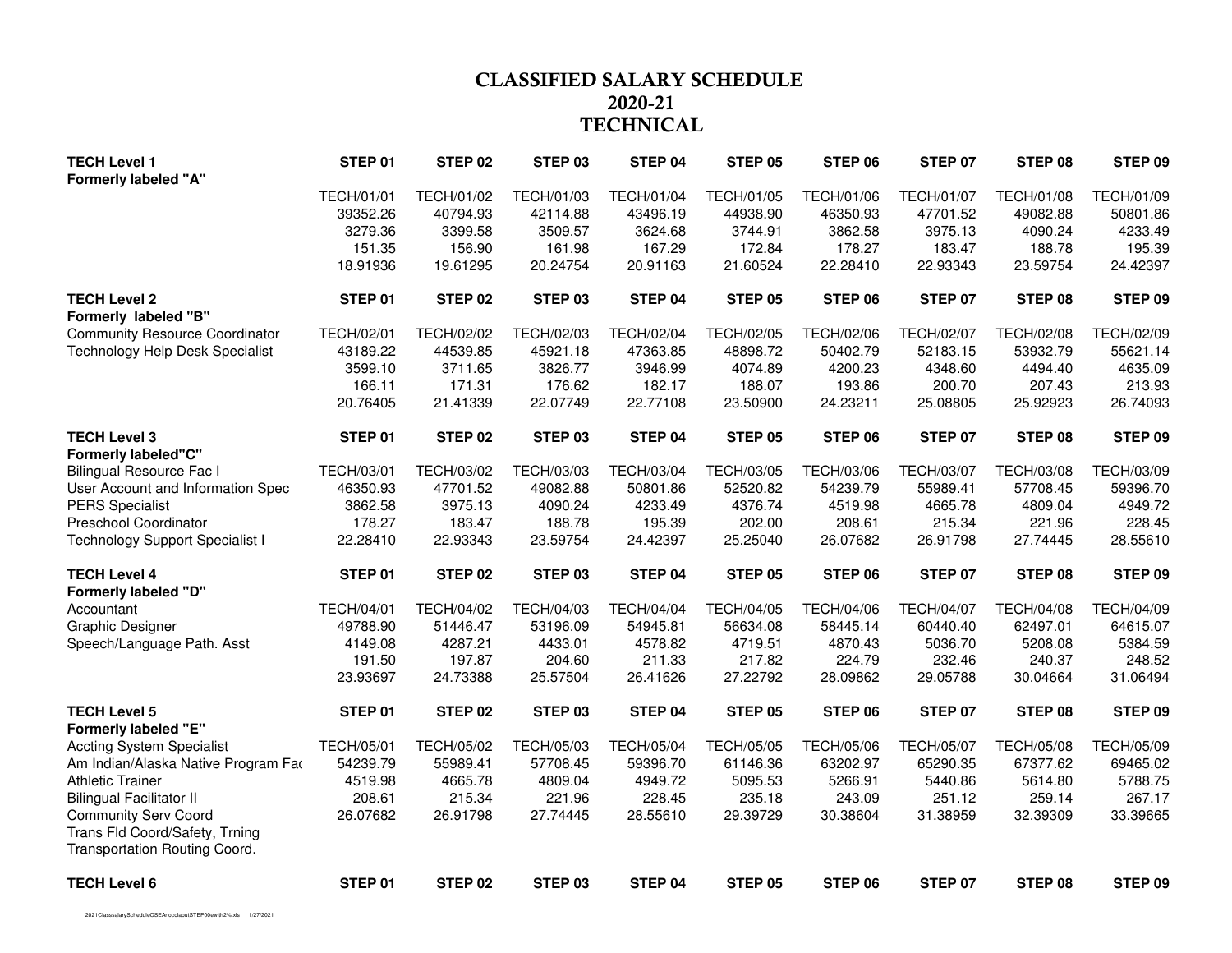| <b>Formerly labeled "F"</b>                  |                   |                   |                    |                   |                   |                   |                   |                   |                   |
|----------------------------------------------|-------------------|-------------------|--------------------|-------------------|-------------------|-------------------|-------------------|-------------------|-------------------|
| <b>Classroom Nurse</b>                       | <b>TECH/06/01</b> | <b>TECH/06/02</b> | TECH/06/03         | <b>TECH/06/04</b> | <b>TECH/06/05</b> | <b>TECH/06/06</b> | <b>TECH/06/07</b> | <b>TECH/06/08</b> | TECH/06/09        |
| Data / Telecomm Technician                   | 58076.74          | 59795.73          | 61883.04           | 64001.16          | 65996.36          | 68083.63          | 70201.69          | 72227.62          | 74652.59          |
| Program Specialist I                         | 4839.73           | 4982.98           | 5156.92            | 5333.43           | 5499.70           | 5673.64           | 5850.14           | 6018.97           | 6221.05           |
| <b>Technology Support Spec II</b>            | 223.37            | 229.98            | 238.01             | 246.16            | 253.83            | 261.86            | 270.01            | 277.80            | 287.13            |
| <b>Technology Repair Specialist</b>          | 27.92151          | 28.74795          | 29.75146           | 30.76979          | 31.72902          | 32.73251          | 33.75081          | 34.72482          | 35.89067          |
| <b>TECH Level 7</b>                          | STEP 01           | STEP 02           | STEP 03            | STEP 04           | <b>STEP 05</b>    | STEP 06           | <b>STEP 07</b>    | STEP 08           | STEP 09           |
| <b>Formerly labeled "G"</b>                  |                   |                   |                    |                   |                   |                   |                   |                   |                   |
| Program Specialist II                        | <b>TECH/07/01</b> | <b>TECH/07/02</b> | TECH/07/03         | <b>TECH/07/04</b> | <b>TECH/07/05</b> | <b>TECH/07/06</b> | <b>TECH/07/07</b> | TECH/07/08        | TECH/07/09        |
| Sr. Accountant                               | 63202.97          | 65290.35          | 67377.62           | 69465.02          | 71521.60          | 73946.56          | 76371.57          | 78765.89          | 81467.15          |
| Web Developer                                | 5266.91           | 5440.86           | 5614.80            | 5788.75           | 5960.13           | 6162.21           | 6364.30           | 6563.82           | 6788.93           |
|                                              | 243.09            | 251.12            | 259.14             | 267.17            | 275.08            | 284.41            | 293.74            | 302.95            | 313.34            |
|                                              | 30.38604          | 31.38959          | 32.39309           | 33.39665          | 34.38538          | 35.55123          | 36.71710          | 37.86821          | 39.16690          |
| <b>TECH Level 8</b>                          | STEP 01           | STEP 02           | STEP 03            | STEP 04           | <b>STEP 05</b>    | STEP 06           | STEP 07           | STEP 08           | STEP 09           |
| <b>Formerly labeled "H"</b>                  |                   |                   |                    |                   |                   |                   |                   |                   |                   |
| <b>Personnel Specialist</b>                  | <b>TECH/08/01</b> | <b>TECH/08/02</b> | <b>TECH/08/03</b>  | <b>TECH/08/04</b> | <b>TECH/08/05</b> | <b>TECH/08/06</b> | <b>TECH/08/07</b> | <b>TECH/08/08</b> | <b>TECH/08/09</b> |
|                                              | 68083.63          | 70201.69          | 72227.62           | 74652.59          | 77046.92          | 79533.29          | 81958.26          | 84628.80          | 87422.14          |
|                                              | 5673.64           | 5850.14           | 6018.97            | 6221.05           | 6420.58           | 6627.77           | 6829.85           | 7052.40           | 7285.18           |
|                                              | 261.86            | 270.01            | 277.80             | 287.13            | 296.33            | 305.90            | 315.22            | 325.50            | 336.24            |
|                                              | 32.73251          | 33.75081          | 34.72482           | 35.89067          | 37.04179          | 38.23716          | 39.40301          | 40.68692          | 42.02988          |
| <b>TECH Level 9</b><br>Formerly labeled "I"  | STEP 01           | STEP 02           | STEP 03            | STEP 04           | <b>STEP 05</b>    | STEP 06           | STEP 07           | STEP 08           | STEP 09           |
| Emergency Coordinator (new 16-17)            | <b>TECH/09/01</b> | <b>TECH/09/02</b> | TECH/09/03         | <b>TECH/09/04</b> | <b>TECH/09/05</b> | <b>TECH/09/06</b> | <b>TECH/09/07</b> | <b>TECH/09/08</b> | <b>TECH/09/09</b> |
| Environmental Health Specialist (new         | 73547.56          | 75696.29          | 77998.46           | 80300.71          | 82694.92          | 85212.05          | 87759.81          | 90430.38          | 93162.28          |
| <b>IT Project Coordinator</b>                | 6128.96           | 6308.02           | 6499.87            | 6691.73           | 6891.24           | 7101.00           | 7313.32           | 7535.86           | 7763.52           |
| Program Specialist III                       | 282.88            | 291.14            | 299.99             | 308.85            | 318.06            | 327.74            | 337.54            | 347.81            | 358.32            |
|                                              | 35.35940          | 36.39245          | 37.49926           | 38.60611          | 39.75717          | 40.96733          | 42.19222          | 43.47614          | 44.78956          |
| <b>TECH Level 10</b><br>Formerly labeled "J" | STEP 01           | STEP 02           | STEP 03            | STEP 04           | <b>STEP 05</b>    | STEP 06           | <b>STEP 07</b>    | STEP 08           | STEP 09           |
|                                              | TECH/10/01        | TECH/10/02        | TECH/10/03         | TECH/10/04        | TECH/10/05        | TECH/10/06        | <b>TECH/10/07</b> | <b>TECH/10/08</b> | TECH/10/09        |
|                                              | 78643.09          | 80945.28          | 83308.82           | 85703.20          | 88189.52          | 90768.01          | 93377.13          | 96109.05          | 98902.48          |
|                                              | 6553.59           | 6745.44           | 6942.40            | 7141.93           | 7349.13           | 7564.00           | 7781.43           | 8009.09           | 8241.87           |
|                                              | 302.47            | 311.33            | 320.42             | 329.63            | 339.19            | 349.11            | 359.14            | 369.65            | 380.39            |
|                                              | 37.80918          | 38.91600          | 40.05232           | 41.20346          | 42.39881          | 43.63847          | 44.89285          | 46.20628          | 47.54927          |
|                                              |                   |                   |                    |                   |                   |                   |                   |                   |                   |
| <b>TECH Level 11</b>                         | STEP 01           | STEP 02           | STEP <sub>03</sub> | STEP 04           | <b>STEP 05</b>    | STEP 06           | STEP 07           | STEP 08           | STEP 09           |
| Formerly labeled "K"                         |                   |                   |                    |                   |                   |                   |                   |                   |                   |
| THIS LEVEL HAS NOT BEEN USED SINCE 99-00     |                   |                   |                    |                   |                   |                   |                   |                   |                   |
|                                              | <b>TECH/11/01</b> | TECH/11/02        | TECH/11/03         | TECH/11/04        | TECH/11/05        | TECH/11/06        | <b>TECH/11/07</b> | TECH/11/08        | TECH/11/09        |
|                                              | 0.00              | 0.00              | 0.00               | 0.00              | 0.00              | 0.00              | 0.00              | 0.00              | 0.00              |
|                                              | 0.00              | 0.00              | 0.00               | 0.00              | 0.00              | 0.00              | 0.00              | 0.00              | 0.00              |
|                                              | 0.00              | 0.00              | 0.00               | 0.00              | 0.00              | 0.00              | 0.00              | 0.00              | 0.00              |
|                                              | 0.00000           | 0.00000           | 0.00000            | 0.00000           | 0.00000           | 0.00000           | 0.00000           | 0.00000           | 0.00000           |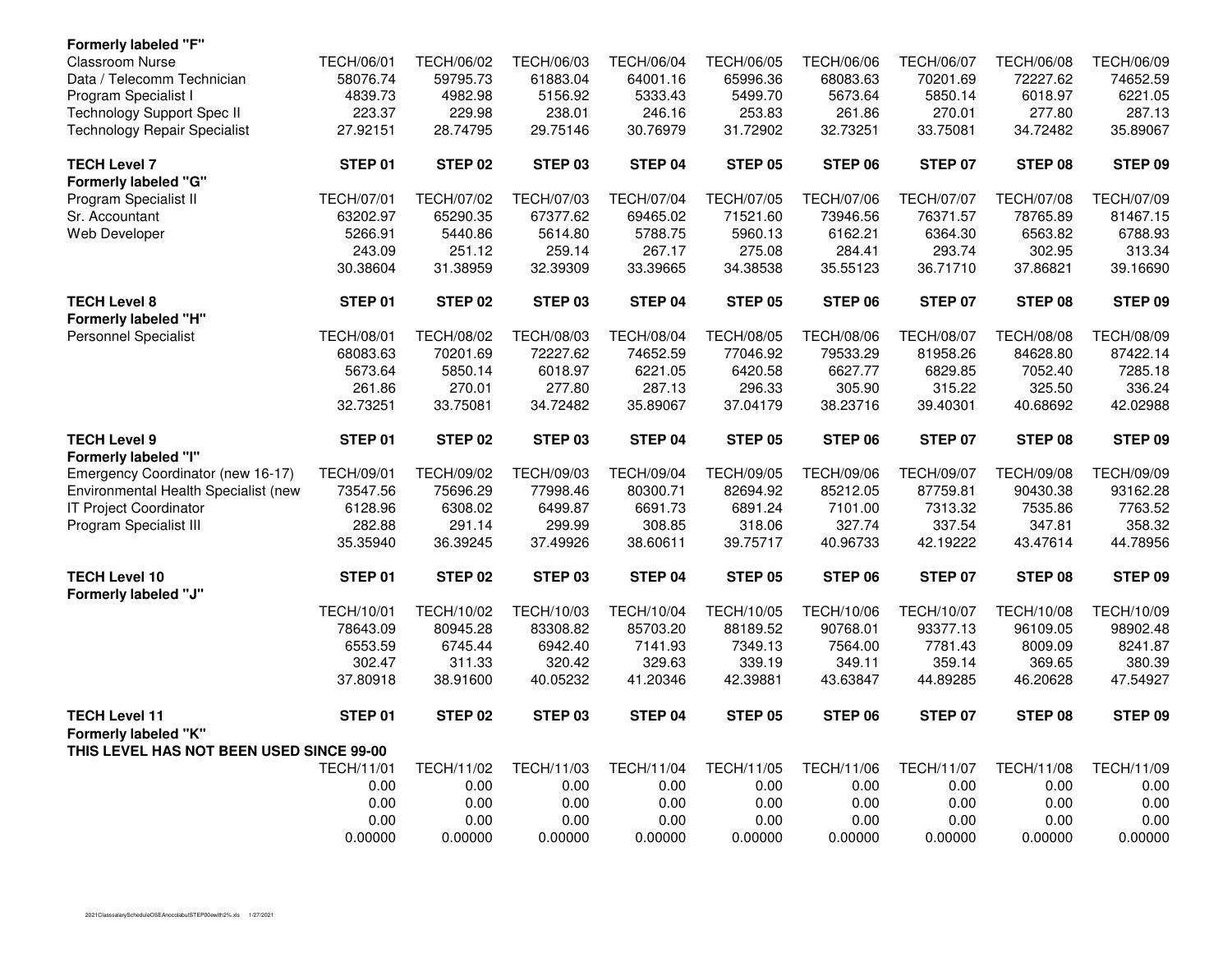| <b>TECH Level 12</b><br>Formerly labeled "L"        | STEP 01           | STEP <sub>02</sub> | STEP 03            | STEP 04           | <b>STEP 05</b>    | STEP 06           | <b>STEP 07</b>    | STEP 08           | STEP 09    |
|-----------------------------------------------------|-------------------|--------------------|--------------------|-------------------|-------------------|-------------------|-------------------|-------------------|------------|
|                                                     | <b>TECH/12/01</b> | TECH/12/02         | TECH/12/03         | <b>TECH/12/04</b> | TECH/12/05        | <b>TECH/12/06</b> | <b>TECH/12/07</b> | <b>TECH/12/08</b> | TECH/12/09 |
| Data Telecom Support Specialist                     | 49175.02          | 50586.94           | 52029.65           | 53871.48          | 55713.19          | 57493.49          | 59335.32          | 61146.36          | 63018.82   |
|                                                     | 4097.92           | 4215.58            | 4335.80            | 4489.29           | 4642.77           | 4791.12           | 4944.61           | 5095.53           | 5251.57    |
|                                                     | 189.13            | 194.57             | 200.11             | 207.20            | 214.28            | 221.13            | 228.21            | 235.18            | 242.38     |
|                                                     | 23.64184          | 24.32065           | 25.01426           | 25.89975          | 26.78519          | 27.64110          | 28.52660          | 29.39729          | 30.29751   |
| <b>TECH Level 13</b><br><b>Formerly labeled "M"</b> | STEP 01           | STEP 02            | STEP 03            | STEP 04           | <b>STEP 05</b>    | STEP 06           | STEP 07           | STEP 08           | STEP 09    |
|                                                     | <b>TECH/13/01</b> | TECH/13/02         | TECH/13/03         | <b>TECH/13/04</b> | TECH/13/05        | TECH/13/06        | <b>TECH/13/07</b> | <b>TECH/13/08</b> | TECH/13/09 |
|                                                     | 52797.10          | 54546.76           | 56388.50           | 58230.22          | 60072.00          | 61975.20          | 64123.92          | 66272.63          | 68513.47   |
|                                                     | 4399.76           | 4545.56            | 4699.04            | 4852.52           | 5006.00           | 5164.60           | 5343.66           | 5522.72           | 5709.46    |
|                                                     | 203.07            | 209.80             | 216.88             | 223.96            | 231.05            | 238.37            | 246.63            | 254.89            | 263.51     |
|                                                     | 25.38322          | 26.22440           | 27.10986           | 27.99530          | 28.88077          | 29.79577          | 30.82881          | 31.86184          | 32.93917   |
| <b>TECH Level 14</b><br>Formerly labeled "N"        | STEP 01           | STEP 02            | STEP 03            | STEP 04           | STEP 05           | STEP 06           | STEP 07           | STEP 08           | STEP 09    |
| <b>Systems Support Spec</b>                         | <b>TECH/14/01</b> | TECH/14/02         | TECH/14/03         | <b>TECH/14/04</b> | <b>TECH/14/05</b> | TECH/14/06        | <b>TECH/14/07</b> | TECH/14/08        | TECH/14/09 |
|                                                     | 57493.49          | 59335.32           | 61146.36           | 63018.82          | 64860.60          | 67039.95          | 69219.41          | 71429.52          | 73639.68   |
|                                                     | 4791.12           | 4944.61            | 5095.53            | 5251.57           | 5405.05           | 5586.66           | 5768.28           | 5952.46           | 6136.64    |
|                                                     | 221.13            | 228.21             | 235.18             | 242.38            | 249.46            | 257.85            | 266.23            | 274.73            | 283.23     |
|                                                     | 27.64110          | 28.52660           | 29.39729           | 30.29751          | 31.18298          | 32.23075          | 33.27856          | 34.34112          | 35.40369   |
| <b>TECH Level 15</b><br><b>Formerly labeled "O"</b> | STEP 01           | STEP 02            | STEP <sub>03</sub> | STEP 04           | STEP 05           | STEP 06           | STEP 07           | STEP 08           | STEP 09    |
|                                                     | <b>TECH/15/01</b> | <b>TECH/15/02</b>  | TECH/15/03         | <b>TECH/15/04</b> | <b>TECH/15/05</b> | <b>TECH/15/06</b> | <b>TECH/15/07</b> | <b>TECH/15/08</b> | TECH/15/09 |
|                                                     | 67039.95          | 69219.41           | 71429.52           | 73639.68          | 75819.05          | 78397.53          | 80945.28          | 83493.06          | 86378.48   |
|                                                     | 5586.66           | 5768.28            | 5952.46            | 6136.64           | 6318.25           | 6533.13           | 6745.44           | 6957.76           | 7198.21    |
|                                                     | 257.85            | 266.23             | 274.73             | 283.23            | 291.61            | 301.53            | 311.33            | 321.13            | 332.22     |
|                                                     | 32.23075          | 33.27856           | 34.34112           | 35.40369          | 36.45146          | 37.69112          | 38.91600          | 40.14090          | 41.52812   |
| <b>TECH Level 16</b><br><b>Formerly labeled "P"</b> | STEP 01           | STEP 02            | STEP 03            | STEP 04           | <b>STEP 05</b>    | STEP 06           | STEP 07           | STEP 08           | STEP 09    |
|                                                     | <b>TECH/16/01</b> | TECH/16/02         | TECH/16/03         | <b>TECH/16/04</b> | TECH/16/05        | TECH/16/06        | <b>TECH/16/07</b> | <b>TECH/16/08</b> | TECH/16/09 |
|                                                     | 66364.67          | 68544.10           | 70723.54           | 72902.95          | 75113.04          | 77660.85          | 80177.94          | 82725.66          | 85549.68   |
|                                                     | 5530.39           | 5712.01            | 5893.63            | 6075.25           | 6259.42           | 6471.74           | 6681.49           | 6893.81           | 7129.14    |
|                                                     | 255.25            | 263.63             | 272.01             | 280.40            | 288.90            | 298.70            | 308.38            | 318.18            | 329.04     |
|                                                     | 31.90609          | 32.95389           | 34.00170           | 35.04950          | 36.11204          | 37.33695          | 38.54709          | 39.77195          | 41.12965   |
| <b>TECH Level 17</b><br>Formerly labeled "Q"        | STEP 01           | STEP 02            | STEP <sub>03</sub> | STEP 04           | <b>STEP 05</b>    | STEP 06           | STEP 07           | STEP 08           | STEP 09    |
|                                                     | <b>TECH/17/01</b> | <b>TECH/17/02</b>  | TECH/17/03         | <b>TECH/17/04</b> | TECH/17/05        | TECH/17/06        | <b>TECH/17/07</b> | TECH/17/08        | TECH/17/09 |
|                                                     | 55866.71          | 57647.05           | 59396.70           | 61207.82          | 62988.12          | 65106.15          | 67254.87          | 69403.62          | 71552.28   |
|                                                     | 4655.56           | 4803.92            | 4949.72            | 5100.65           | 5249.01           | 5425.51           | 5604.57           | 5783.64           | 5962.69    |
|                                                     | 214.87            | 221.72             | 228.45             | 235.41            | 242.26            | 250.41            | 258.67            | 266.94            | 275.20     |
|                                                     | 26.85900          | 27.71493           | 28.55610           | 29.42684          | 30.28275          | 31.30104          | 32.33407          | 33.36713          | 34.40013   |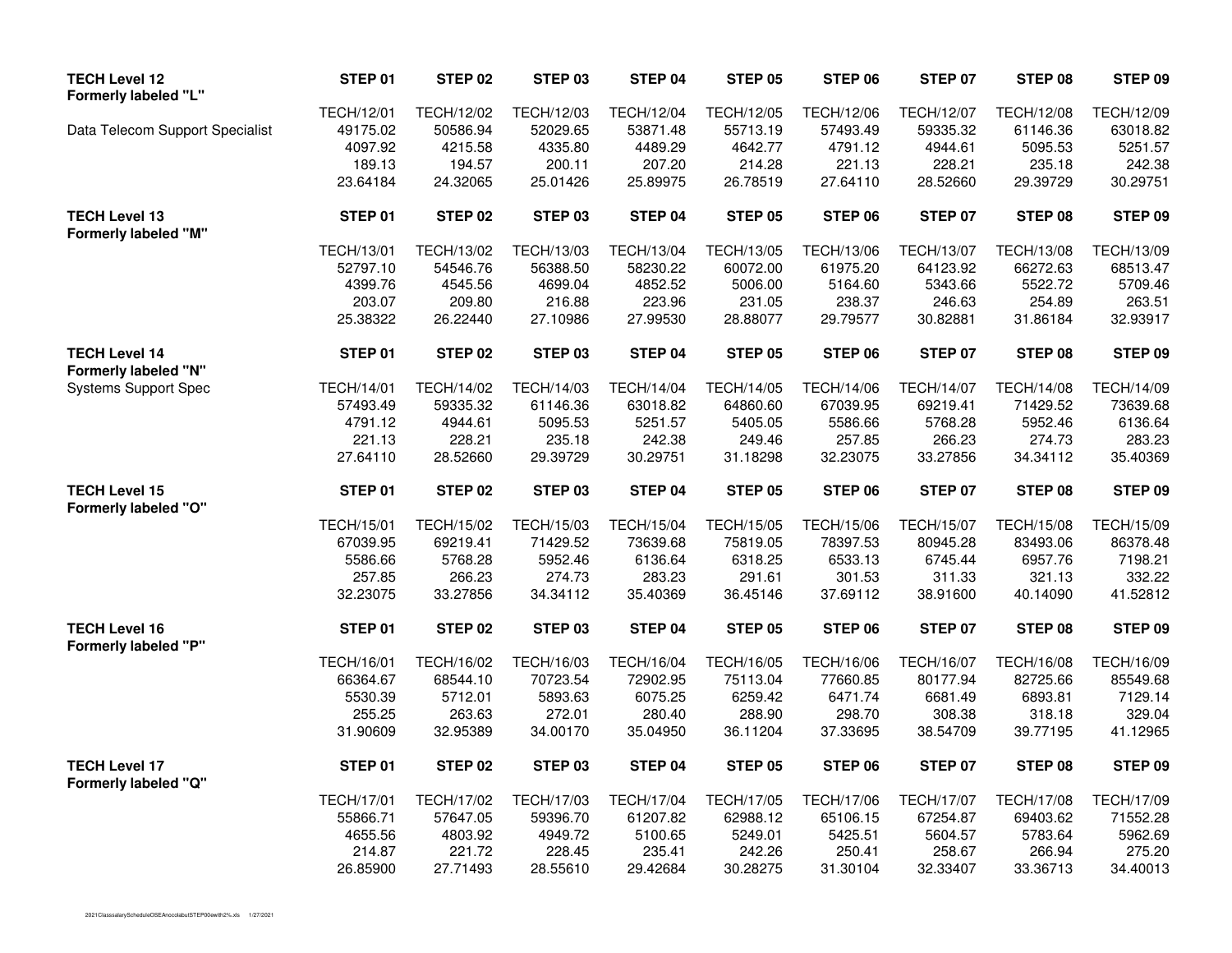| <b>TECH Level 18</b><br><b>Formerly labeled"R"</b> | STEP <sub>01</sub> | STEP 02            | STEP 03           | STEP 04    | STEP 05    | STEP 06    | STEP 07    | STEP 08           | STEP 09    |
|----------------------------------------------------|--------------------|--------------------|-------------------|------------|------------|------------|------------|-------------------|------------|
| Network Engineer I                                 | TECH/18/01         | TECH/18/02         | <b>FECH/18/03</b> | TECH/18/04 | TECH/18/05 | TECH/18/06 | TECH/18/07 | TECH/18/08        | TECH/18/09 |
| <b>Programmer Analyst</b>                          | 63448.55           | 65505.25           | 67500.46          | 69526.40   | 71552.28   | 73915.84   | 76402.30   | 78827.22          | 81282.91   |
| System Administrator I                             | 5287.38            | 5458.77            | 5625.04           | 5793.87    | 5962.69    | 6159.65    | 6366.86    | 6568.94           | 6773.58    |
|                                                    | 244.03             | 251.94             | 259.62            | 267.41     | 275.20     | 284.29     | 293.85     | 303.18            | 312.63     |
|                                                    | 30.50411           | 31.49291           | 32.45215          | 33.42615   | 34.40013   | 35.53646   | 36.73187   | 37.89770          | 39.07832   |
| <b>TECH Level 19</b><br><b>New 05-06</b>           | STEP 01            | STEP <sub>02</sub> | STEP 03           | STEP 04    | STEP 05    | STEP 06    | STEP 07    | STEP 08           | STEP 09    |
|                                                    | TECH/19/01         | TECH/19/02         | FECH/19/03        | TECH/19/04 | TECH/19/05 | TECH/19/06 | TECH/19/07 | <b>TECH/19/08</b> | TECH/19/09 |
|                                                    | 69682.91           | 71971.31           | 74259.71          | 76548.07   | 78868.72   | 81543.89   | 84186.79   | 86861.97          | 89827.14   |
|                                                    | 5806.91            | 5997.61            | 6188.31           | 6379.01    | 6572.39    | 6795.32    | 7015.57    | 7238.50           | 7485.60    |
|                                                    | 268.01             | 276.81             | 285.61            | 294.42     | 303.34     | 313.63     | 323.80     | 334.08            | 345.49     |
|                                                    | 33.50140           | 34.60159           | 35.70179          | 36.80196   | 37.91765   | 39.20379   | 40.47442   | 41.76056          | 43.18613   |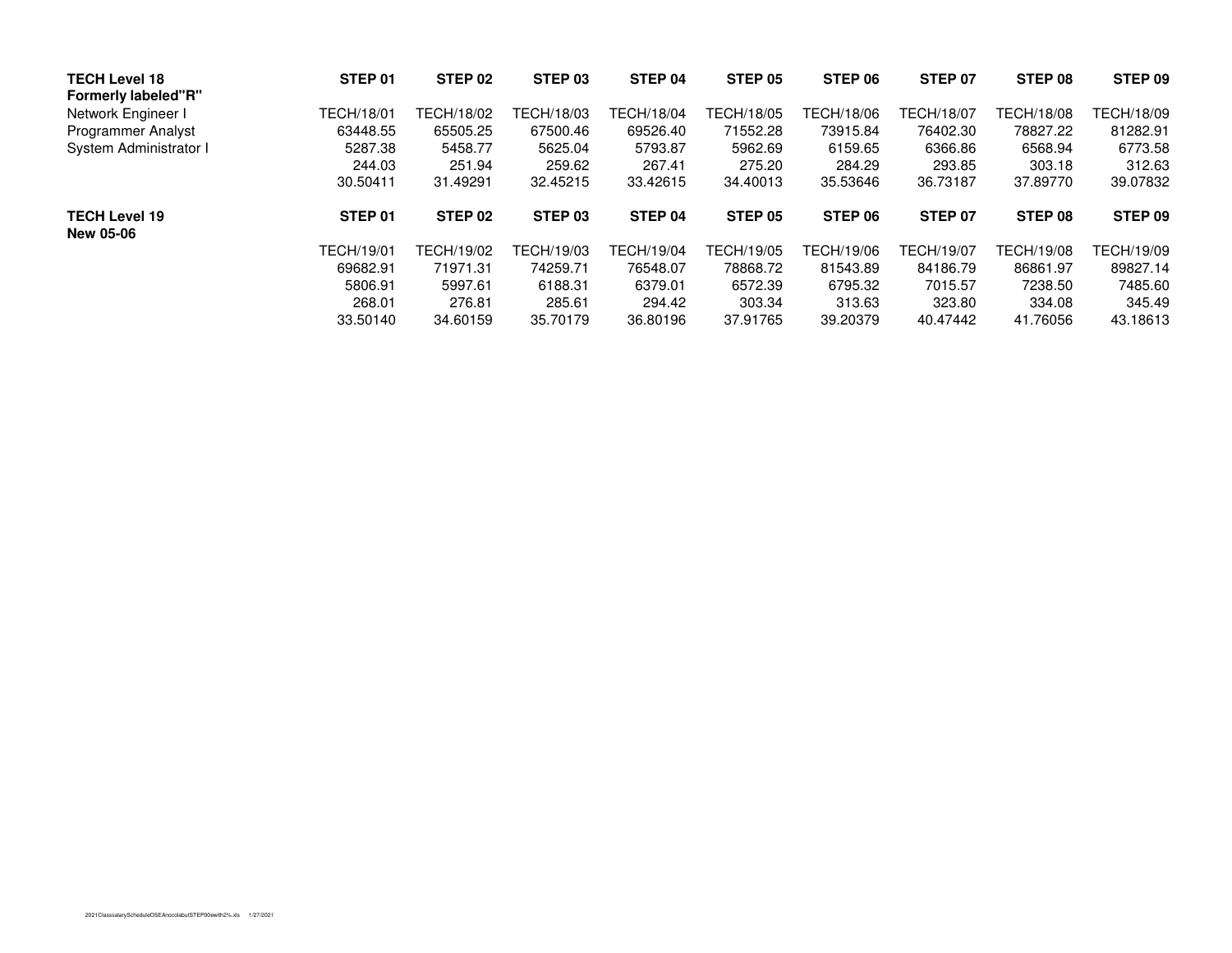### **CLASSIFIED SALARY SCHEDULE 2020-21TRADES**

| <b>TRAD Level 1</b>  | STEP 01    | STEP 02    | STEP <sub>03</sub> | STEP 04    | <b>STEP 05</b> | STEP 06    | <b>STEP 07</b> | STEP 08    | STEP 09    |
|----------------------|------------|------------|--------------------|------------|----------------|------------|----------------|------------|------------|
| formerly labeled "A' |            |            |                    |            |                |            |                |            |            |
|                      | TRAD/01/01 | TRAD/01/02 | TRAD/01/03         | TRAD/01/04 | TRAD/01/05     | TRAD/01/06 | TRAD/01/07     | TRAD/01/08 | TRAD/01/09 |
|                      | 34440.89   | 35668.70   | 36896.58           | 38093.71   | 39352.26       | 40641.48   | 41899.75       | 43127.86   | 44355.70   |
|                      | 2870.07    | 2972.39    | 3074.71            | 3174.48    | 3279.36        | 3386.79    | 3491.65        | 3593.99    | 3696.31    |
|                      | 132.46     | 137.19     | 141.91             | 146.51     | 151.35         | 156.31     | 161.15         | 165.88     | 170.60     |
|                      | 16.55812   | 17.14841   | 17.73874           | 18.31428   | 18.91936       | 19.53917   | 20.14411       | 20.73455   | 21.32485   |
| <b>TRAD Level 2</b>  | STEP 01    | STEP 02    | STEP 03            | STEP 04    | <b>STEP 05</b> | STEP 06    | STEP 07        | STEP 08    | STEP 09    |
| formerly labeled "B" |            |            |                    |            |                |            |                |            |            |
|                      | TRAD/02/01 | TRAD/02/02 | TRAD/02/03         | TRAD/02/04 | TRAD/02/05     | TRAD/02/06 | TRAD/02/07     | TRAD/02/08 | TRAD/02/09 |
|                      | 36896.58   | 38093.71   | 39352.26           | 40641.48   | 41899.99       | 43127.86   | 44355.70       | 46013.26   | 47701.52   |
|                      | 3074.71    | 3174.48    | 3279.36            | 3386.79    | 3491.67        | 3593.99    | 3696.31        | 3834.44    | 3975.13    |
|                      | 141.91     | 146.51     | 151.35             | 156.31     | 161.15         | 165.88     | 170.60         | 176.97     | 183.47     |
|                      | 17.73874   | 18.31428   | 18.91936           | 19.53917   | 20.14422       | 20.73455   | 21.32485       | 22.12176   | 22.93343   |
| <b>TRAD Level 3</b>  | STEP 01    | STEP 02    | STEP <sub>03</sub> | STEP 04    | <b>STEP 05</b> | STEP 06    | <b>STEP 07</b> | STEP 08    | STEP 09    |
| formerly labeled"C'  |            |            |                    |            |                |            |                |            |            |
| Courier              | TRAD/03/01 | TRAD/03/02 | TRAD/03/03         | TRAD/03/04 | TRAD/03/05     | TRAD/03/06 | TRAD/03/07     | TRAD/03/08 | TRAD/03/09 |
|                      | 39352.26   | 40641.48   | 41899.99           | 43127.86   | 44355.70       | 46013.26   | 47701.52       | 49297.75   | 51016.67   |
|                      | 3279.36    | 3386.79    | 3491.67            | 3593.99    | 3696.31        | 3834.44    | 3975.13        | 4108.15    | 4251.39    |
|                      | 151.35     | 156.31     | 161.15             | 165.88     | 170.60         | 176.97     | 183.47         | 189.61     | 196.22     |
|                      | 18.91936   | 19.53917   | 20.14422           | 20.73455   | 21.32485       | 22.12176   | 22.93343       | 23.70084   | 24.52725   |
| <b>TRAD Level 4</b>  | STEP 01    | STEP 02    | STEP <sub>03</sub> | STEP 04    | <b>STEP 05</b> | STEP 06    | <b>STEP 07</b> | STEP 08    | STEP 09    |
| formerly labeled "D" |            |            |                    |            |                |            |                |            |            |
| Moving Courier       | TRAD/04/01 | TRAD/04/02 | TRAD/04/03         | TRAD/04/04 | TRAD/04/05     | TRAD/04/06 | TRAD/04/07     | TRAD/04/08 | TRAD/04/09 |
|                      | 41470.24   | 42698.11   | 43987.37           | 45215.11   | 46473.69       | 48069.90   | 49788.90       | 51385.07   | 53042.63   |
|                      | 3455.85    | 3558.18    | 3665.61            | 3767.93    | 3872.81        | 4005.82    | 4149.08        | 4282.09    | 4420.22    |
|                      | 159.50     | 164.22     | 169.18             | 173.90     | 178.74         | 184.88     | 191.50         | 197.63     | 204.01     |
|                      | 19.93761   | 20.52794   | 21.14777           | 21.73804   | 22.34312       | 23.11053   | 23.93697       | 24.70436   | 25.50126   |
| <b>TRAD Level 5</b>  | STEP 01    | STEP 02    | STEP <sub>03</sub> | STEP 04    | <b>STEP 05</b> | STEP 06    | STEP 07        | STEP 08    | STEP 09    |
| formerly labeled "E" |            |            |                    |            |                |            |                |            |            |
| <b>Lead Courier</b>  | TRAD/05/01 | TRAD/05/02 | TRAD/05/03         | TRAD/05/04 | TRAD/05/05     | TRAD/05/06 | TRAD/05/07     | TRAD/05/08 | TRAD/05/09 |
| Maintenance Worker I | 43496.19   | 44754.77   | 46013.26           | 47701.52   | 49297.75       | 51016.67   | 52674.30       | 54331.86   | 55989.41   |
|                      | 3624.68    | 3729.56    | 3834.44            | 3975.13    | 4108.15        | 4251.39    | 4389.52        | 4527.66    | 4665.78    |
|                      | 167.29     | 172.13     | 176.97             | 183.47     | 189.61         | 196.22     | 202.59         | 208.97     | 215.34     |
|                      | 20.91163   | 21.51672   | 22.12176           | 22.93343   | 23.70084       | 24.52725   | 25.32418       | 26.12109   | 26.91798   |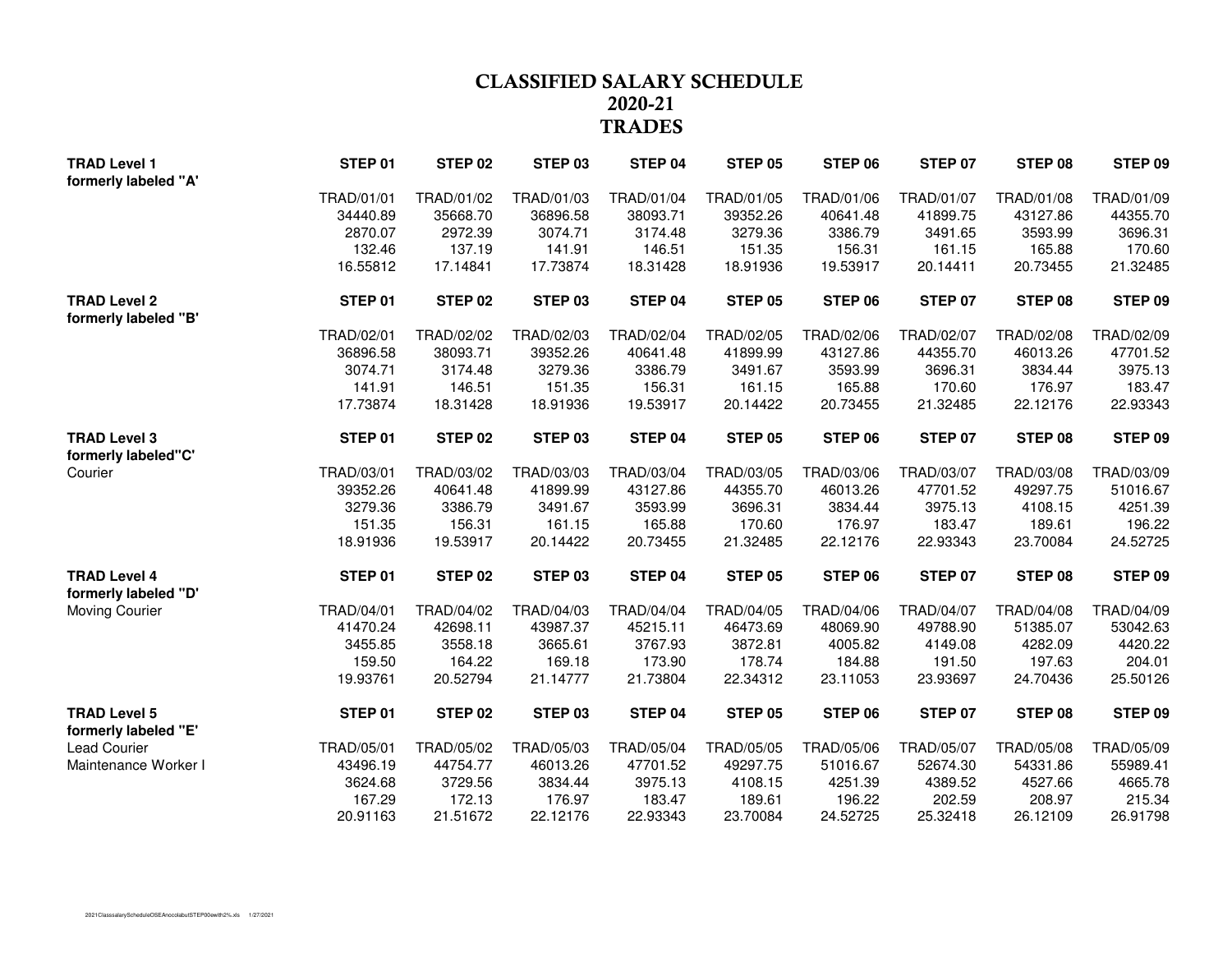| <b>TRAD Level 6</b><br>formerly labeled "F"  | STEP 01    | <b>STEP 02</b> | STEP 03            | STEP 04           | <b>STEP 05</b> | STEP 06    | STEP 07           | STEP 08    | STEP 09            |
|----------------------------------------------|------------|----------------|--------------------|-------------------|----------------|------------|-------------------|------------|--------------------|
| School Bus Svce Technician                   | TRAD/06/01 | TRAD/06/02     | TRAD/06/03         | TRAD/06/04        | TRAD/06/05     | TRAD/06/06 | TRAD/06/07        | TRAD/06/08 | TRAD/06/09         |
|                                              | 46013.26   | 47701.52       | 49297.75           | 51016.67          | 52674.30       | 54331.86   | 55989.41          | 57616.35   | 59273.94           |
|                                              | 3834.44    | 3975.13        | 4108.15            | 4251.39           | 4389.52        | 4527.66    | 4665.78           | 4801.36    | 4939.49            |
|                                              | 176.97     | 183.47         | 189.61             | 196.22            | 202.59         | 208.97     | 215.34            | 221.60     | 227.98             |
|                                              | 22.12176   | 22.93343       | 23.70084           | 24.52725          | 25.32418       | 26.12109   | 26.91798          | 27.70017   | 28.49709           |
| <b>TRAD Level 7</b><br>formerly labeled "G"  | STEP 01    | <b>STEP 02</b> | STEP 03            | STEP 04           | STEP 05        | STEP 06    | STEP 07           | STEP 08    | STEP 09            |
| Maintenance Worker II                        | TRAD/07/01 | TRAD/07/02     | TRAD/07/03         | TRAD/07/04        | TRAD/07/05     | TRAD/07/06 | <b>TRAD/07/07</b> | TRAD/07/08 | TRAD/07/09         |
|                                              | 49297.75   | 51016.67       | 52674.30           | 54331.86          | 55989.41       | 57616.35   | 59273.94          | 61361.28   | 63417.89           |
|                                              | 4108.15    | 4251.39        | 4389.52            | 4527.66           | 4665.78        | 4801.36    | 4939.49           | 5113.44    | 5284.82            |
|                                              | 189.61     | 196.22         | 202.59             | 208.97            | 215.34         | 221.60     | 227.98            | 236.00     | 243.91             |
|                                              | 23.70084   | 24.52725       | 25.32418           | 26.12109          | 26.91798       | 27.70017   | 28.49709          | 29.50061   | 30.48937           |
| <b>TRAD Level 8</b><br>formerly labeled "H"  | STEP 01    | <b>STEP 02</b> | STEP 03            | STEP 04           | STEP 05        | STEP 06    | <b>STEP 07</b>    | STEP 08    | STEP 09            |
| Maintenance Worker III                       | TRAD/08/01 | TRAD/08/02     | TRAD/08/03         | <b>TRAD/08/04</b> | TRAD/08/05     | TRAD/08/06 | TRAD/08/07        | TRAD/08/08 | TRAD/08/09         |
|                                              | 52674.30   | 54331.86       | 55989.41           | 57616.35          | 59273.94       | 61361.28   | 63417.89          | 65505.25   | 67561.84           |
|                                              | 4389.52    | 4527.66        | 4665.78            | 4801.36           | 4939.49        | 5113.44    | 5284.82           | 5458.77    | 5630.15            |
|                                              | 202.59     | 208.97         | 215.34             | 221.60            | 227.98         | 236.00     | 243.91            | 251.94     | 259.85             |
|                                              | 25.32418   | 26.12109       | 26.91798           | 27.70017          | 28.49709       | 29.50061   | 30.48937          | 31.49291   | 32.48166           |
| <b>TRAD Level 9</b><br>formerly labeled "I"  | STEP 01    | <b>STEP 02</b> | STEP <sub>03</sub> | STEP 04           | <b>STEP 05</b> | STEP 06    | <b>STEP 07</b>    | STEP 08    | STEP 09            |
| Electrician I                                | TRAD/09/01 | TRAD/09/02     | TRAD/09/03         | <b>TRAD/09/04</b> | TRAD/09/05     | TRAD/09/06 | TRAD/09/07        | TRAD/09/08 | TRAD/09/09         |
|                                              | 54331.86   | 55989.41       | 57616.35           | 59273.94          | 61361.28       | 63417.89   | 65505.25          | 67561.84   | 69649.16           |
|                                              | 4527.66    | 4665.78        | 4801.36            | 4939.49           | 5113.44        | 5284.82    | 5458.77           | 5630.15    | 5804.10            |
|                                              | 208.97     | 215.34         | 221.60             | 227.98            | 236.00         | 243.91     | 251.94            | 259.85     | 267.88             |
|                                              | 26.12109   | 26.91798       | 27.70017           | 28.49709          | 29.50061       | 30.48937   | 31.49291          | 32.48166   | 33.48517           |
| <b>TRAD Level 10</b><br>formerly labeled "J' | STEP 01    | <b>STEP 02</b> | STEP 03            | STEP 04           | STEP 05        | STEP 06    | STEP 07           | STEP 08    | STEP 09            |
| Maintenance Leader                           | TRAD/10/01 | TRAD/10/02     | TRAD/10/03         | TRAD/10/04        | TRAD/10/05     | TRAD/10/06 | TRAD/10/07        | TRAD/10/08 | TRAD/10/09         |
| Maintenance Mechanic                         | 55160.67   | 56818.25       | 58506.47           | 60532.45          | 62589.11       | 64645.68   | 66733.00          | 68789.66   | 70846.29           |
| <b>Roofing Specialist</b>                    | 4596.72    | 4734.85        | 4875.54            | 5044.37           | 5215.76        | 5387.14    | 5561.08           | 5732.47    | 5903.86            |
| School Bus Repair Tech                       | 212.16     | 218.53         | 225.02             | 232.82            | 240.73         | 248.64     | 256.67            | 264.58     | 272.49             |
|                                              | 26.51955   | 27.31647       | 28.12811           | 29.10214          | 30.09092       | 31.07966   | 32.08317          | 33.07195   | 34.06072           |
| <b>TRAD Level 11</b><br>formerly labeled "K" | STEP 01    | <b>STEP 02</b> | STEP 03            | STEP 04           | <b>STEP 05</b> | STEP 06    | STEP 07           | STEP 08    | STEP <sub>09</sub> |
| AV / Data Comm Tech                          | TRAD/11/01 | TRAD/11/02     | TRAD/11/03         | TRAD/11/04        | TRAD/11/05     | TRAD/11/06 | TRAD/11/07        | TRAD/11/08 | TRAD/11/09         |
| Mechanic Specialist                          | 56419.18   | 58076.74       | 60102.72           | 62190.06          | 64277.37       | 66334.03   | 68421.39          | 70478.00   | 72534.60           |
| <b>Plumber Leader</b>                        | 4701.60    | 4839.73        | 5008.56            | 5182.50           | 5356.45        | 5527.84    | 5701.78           | 5873.17    | 6044.55            |
|                                              | 217.00     | 223.37         | 231.16             | 239.19            | 247.22         | 255.13     | 263.16            | 271.07     | 278.98             |
|                                              | 27.12461   | 27.92151       | 28.89554           | 29.89907          | 30.90258       | 31.89136   | 32.89490          | 33.88366   | 34.87240           |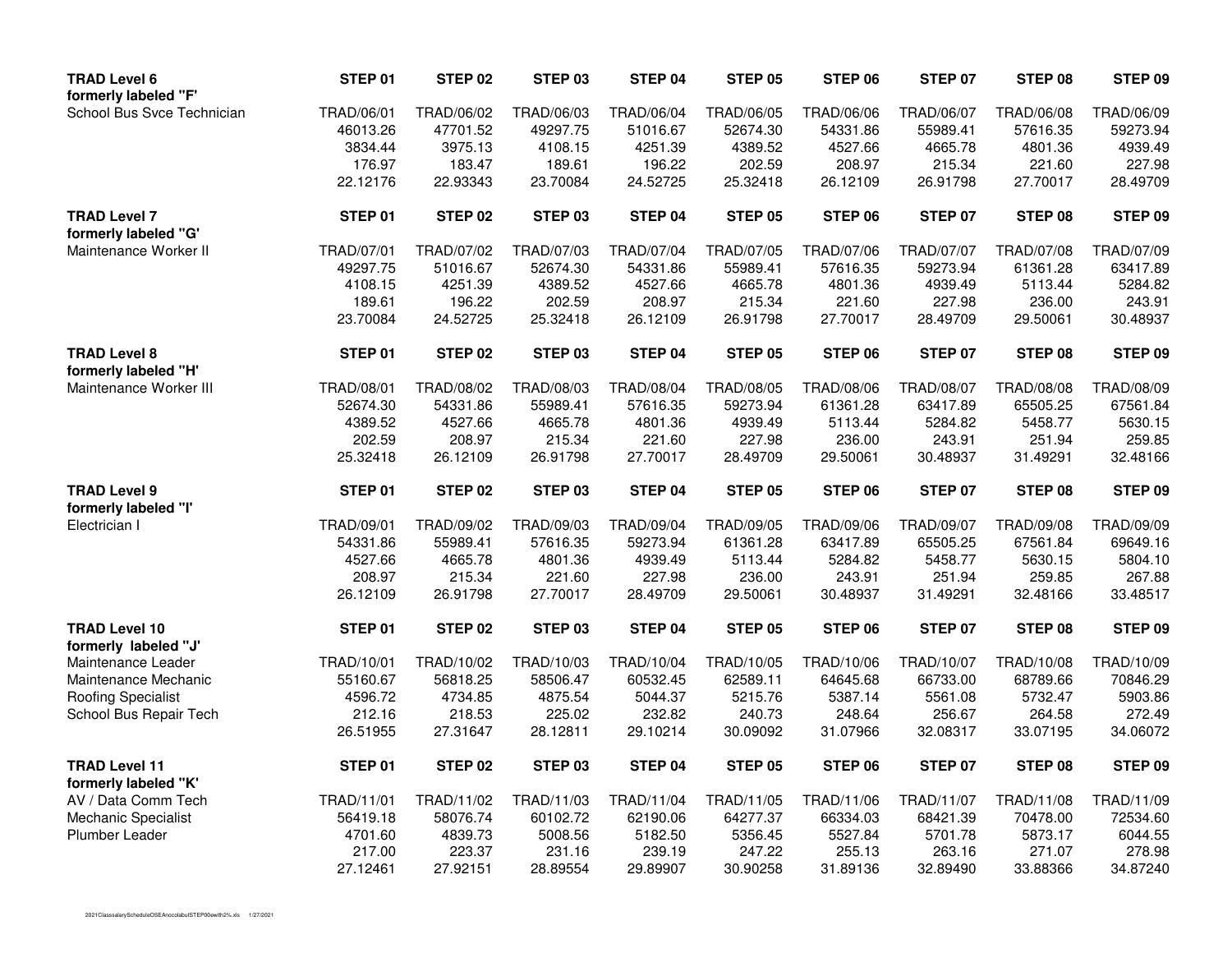| <b>TRAD Level 12</b><br>formerly labeled "L' | STEP 01            | STEP 02           | STEP 03           | STEP 04             | <b>STEP 05</b>      | STEP 06           | <b>STEP 07</b>    | STEP 08           | STEP 09    |
|----------------------------------------------|--------------------|-------------------|-------------------|---------------------|---------------------|-------------------|-------------------|-------------------|------------|
| <b>Purchasing Agent</b>                      | TRAD/12/01         | TRAD/12/02        | TRAD/12/03        | TRAD/12/04          | TRAD/12/05          | TRAD/12/06        | TRAD/12/07        | TRAD/12/08        | TRAD/12/09 |
|                                              | 57616.35           | 59273.94          | 61361.28          | 63417.89            | 65505.25            | 67561.84          | 69649.16          | 71736.49          | 74192.16   |
|                                              | 4801.36            | 4939.49           | 5113.44           | 5284.82             | 5458.77             | 5630.15           | 5804.10           | 5978.04           | 6182.68    |
|                                              | 221.60             | 227.98            | 236.00            | 243.91              | 251.94              | 259.85            | 267.88            | 275.91            | 285.35     |
|                                              | 27.70017           | 28.49709          | 29.50061          | 30.48937            | 31.49291            | 32.48166          | 33.48517          | 34.48870          | 35.66931   |
| <b>TRAD Level 13</b><br>formerly labeled "M" | STEP 01            | STEP 02           | STEP 03           | STEP 04             | STEP 05             | STEP 06           | STEP 07           | STEP 08           | STEP 09    |
| Maintenance Foreman                          | TRAD/13/01         | TRAD/13/02        | TRAD/13/03        | TRAD/13/04          | TRAD/13/05          | TRAD/13/06        | TRAD/13/07        | TRAD/13/08        | TRAD/13/09 |
| Sr Purchasing Agent                          | 59273.94           | 60992.90          | 63049.54          | 65136.92            | 67193.53            | 69250.15          | 71306.81          | 73762.41          | 76279.50   |
|                                              | 4939.49            | 5082.74           | 5254.13           | 5428.08             | 5599.46             | 5770.85           | 5942.23           | 6146.87           | 6356.62    |
|                                              | 227.98             | 234.59            | 242.50            | 250.53              | 258.44              | 266.35            | 274.26            | 283.70            | 293.38     |
|                                              | 28.49709           | 29.32351          | 30.31228          | 31.31583            | 32.30458            | 33.29334          | 34.28212          | 35.46270          | 36.67284   |
| <b>TRAD Level 14</b><br>formerly labeled "N' | STEP 01            | STEP 02           | STEP 03           | STEP 04             | STEP 05             | STEP 06           | STEP 07           | STEP 08           | STEP 09    |
|                                              | TRAD/14/01         | TRAD/14/02        | TRAD/14/03        | TRAD/14/04          | TRAD/14/05          | TRAD/14/06        | TRAD/14/07        | TRAD/14/08        | TRAD/14/09 |
|                                              | 60532.45           | 62589.11          | 64645.68          | 66733.00            | 68789.66            | 70846.29          | 72964.29          | 75051.66          | 77538.03   |
|                                              | 5044.37            | 5215.76           | 5387.14           | 5561.08             | 5732.47             | 5903.86           | 6080.36           | 6254.31           | 6461.50    |
|                                              | 232.82             | 240.73            | 248.64            | 256.67              | 264.58              | 272.49            | 280.63            | 288.66            | 298.22     |
|                                              | 29.10214           | 30.09092          | 31.07966          | 32.08317            | 33.07195            | 34.06072          | 35.07898          | 36.08253          | 37.27790   |
| <b>TRAD Level 15</b>                         | STEP 01            | STEP 02           | STEP 03           | STEP 04             | STEP 05             | STEP 06           | <b>STEP 07</b>    | STEP 08           | STEP 09    |
| formerly labeled "O"<br>Electrican II        | TRAD/15/01         | TRAD/15/02        | TRAD/15/03        | TRAD/15/04          | TRAD/15/05          | TRAD/15/06        | TRAD/15/07        | TRAD/15/08        | TRAD/15/09 |
|                                              | 62589.11           |                   | 66733.00          |                     |                     |                   |                   | 77937.08          | 80454.15   |
| Mechanical Technician                        |                    | 64645.68          |                   | 68789.66<br>5732.47 | 70846.29<br>5903.86 | 72964.29          | 75481.41          |                   | 6704.51    |
|                                              | 5215.76            | 5387.14<br>248.64 | 5561.08<br>256.67 | 264.58              | 272.49              | 6080.36<br>280.63 | 6290.12<br>290.31 | 6494.76<br>299.76 | 309.44     |
|                                              | 240.73<br>30.09092 | 31.07966          | 32.08317          | 33.07195            | 34.06072            | 35.07898          | 36.28914          | 37.46975          | 38.67988   |
| <b>TRAD Level 16</b>                         | STEP 01            | STEP 02           | STEP 03           | STEP 04             | STEP 05             | STEP 06           | STEP 07           | STEP 08           | STEP 09    |
| formerly labeled "P'                         |                    |                   |                   |                     |                     |                   |                   |                   |            |
| <b>Electrical Foreman</b>                    | TRAD/16/01         | TRAD/16/02        | TRAD/16/03        | TRAD/16/04          | TRAD/16/05          | TRAD/16/06        | TRAD/16/07        | TRAD/16/08        | TRAD/16/09 |
| Mechanical Tech Leader                       | 64430.85           | 66426.09          | 68421.39          | 70447.28            | 72565.30            | 74775.39          | 76954.84          | 79318.35          | 81712.70   |
| <b>Transportation Mechanic Foreman</b>       | 5369.24            | 5535.51           | 5701.78           | 5870.61             | 6047.11             | 6231.28           | 6412.90           | 6609.86           | 6809.39    |
|                                              | 247.81             | 255.48            | 263.16            | 270.95              | 279.10              | 287.60            | 295.98            | 305.07            | 314.28     |
|                                              | 30.97637           | 31.93562          | 32.89490          | 33.86889            | 34.88716            | 35.94971          | 36.99752          | 38.13382          | 39.28495   |
| <b>TRAD Level 17</b><br>formerly labeled "Q" | STEP 01            | STEP 02           | STEP 03           | STEP 04             | STEP 05             | STEP 06           | <b>STEP 07</b>    | STEP 08           | STEP 09    |
|                                              | TRAD/17/01         | TRAD/17/02        | TRAD/17/03        | TRAD/17/04          | TRAD/17/05          | TRAD/17/06        | TRAD/17/07        | TRAD/17/08        | TRAD/17/09 |
|                                              | 66426.09           | 68421.39          | 70447.28          | 72565.30            | 74775.39            | 76954.84          | 79318.35          | 81712.70          | 84199.05   |
|                                              | 5535.51            | 5701.78           | 5870.61           | 6047.11             | 6231.28             | 6412.90           | 6609.86           | 6809.39           | 7016.59    |
|                                              | 255.48             | 263.16            | 270.95            | 279.10              | 287.60              | 295.98            | 305.07            | 314.28            | 323.84     |
|                                              | 31.93562           | 32.89490          | 33.86889          | 34.88716            | 35.94971            | 36.99752          | 38.13382          | 39.28495          | 40.48031   |